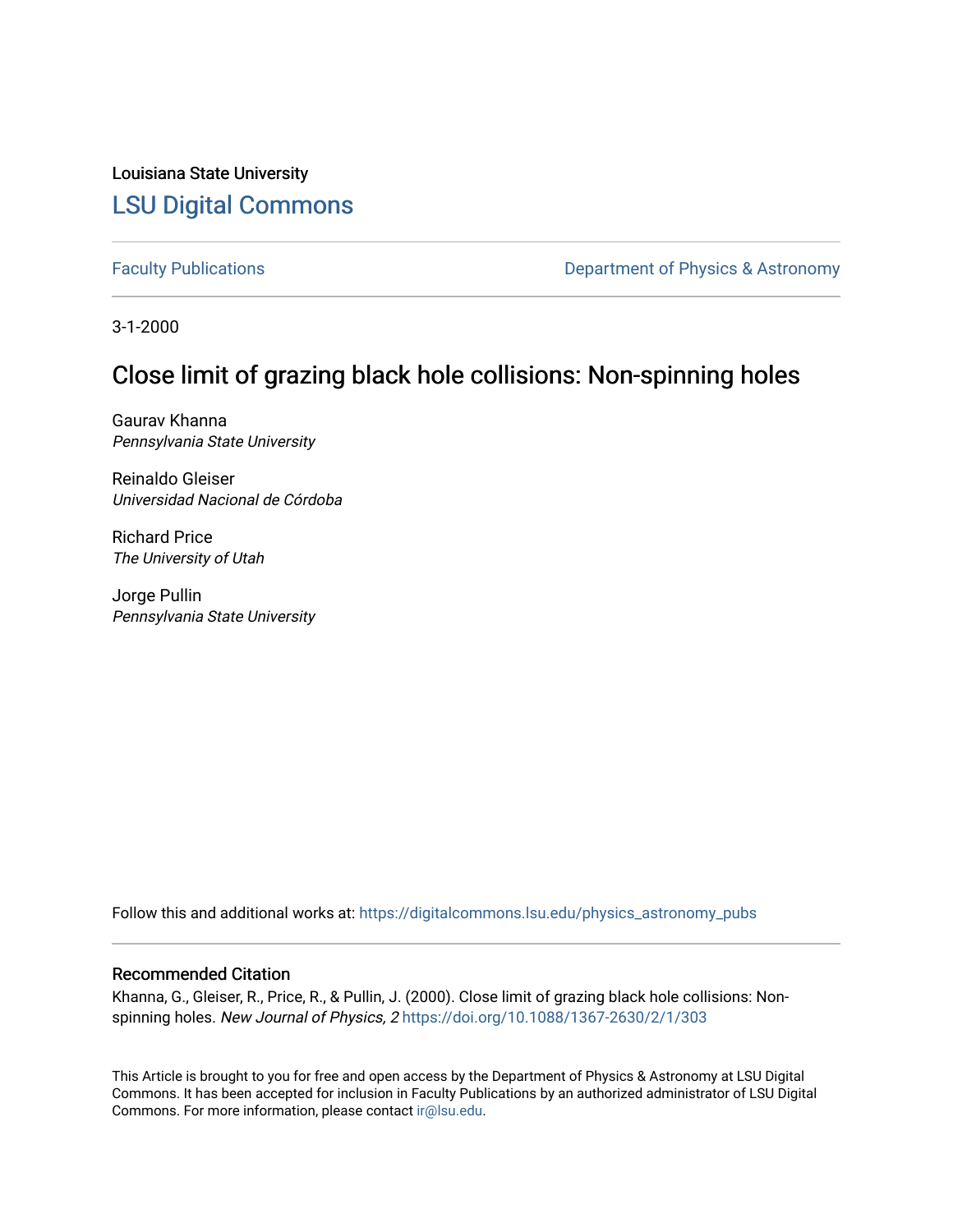# **New Journal of Physics**

The open access journal at the forefront of physics

Deutsche Physikalische Gesellschaft **DDPG** IOP Institute of Physics

#### **OPEN ACCESS**

## Close limit of grazing black hole collisions: nonspinning holes

To cite this article: Gaurav Khanna et al 2000 New J. Phys. **2** 3

View the [article online](https://doi.org/10.1088/1367-2630/2/1/303) for updates and enhancements.

#### You may also like

- [Spinning disks under gravity](/article/10.1209/0295-5075/107/54007) Shayak Bhattacharjee -
- [Long-range Rydberg–Rydberg interactions](/article/10.1088/0953-4075/45/13/135004) [in calcium, strontium and ytterbium](/article/10.1088/0953-4075/45/13/135004) C L Vaillant, M P A Jones and R M Potvliege -
- **[Skyrmion clusters from Bloch lines in](/article/10.1209/0295-5075/120/17005)** [ferromagnetic films](/article/10.1209/0295-5075/120/17005) Dmitry A. Garanin, Eugene M. Chudnovsky and Xixiang Zhang -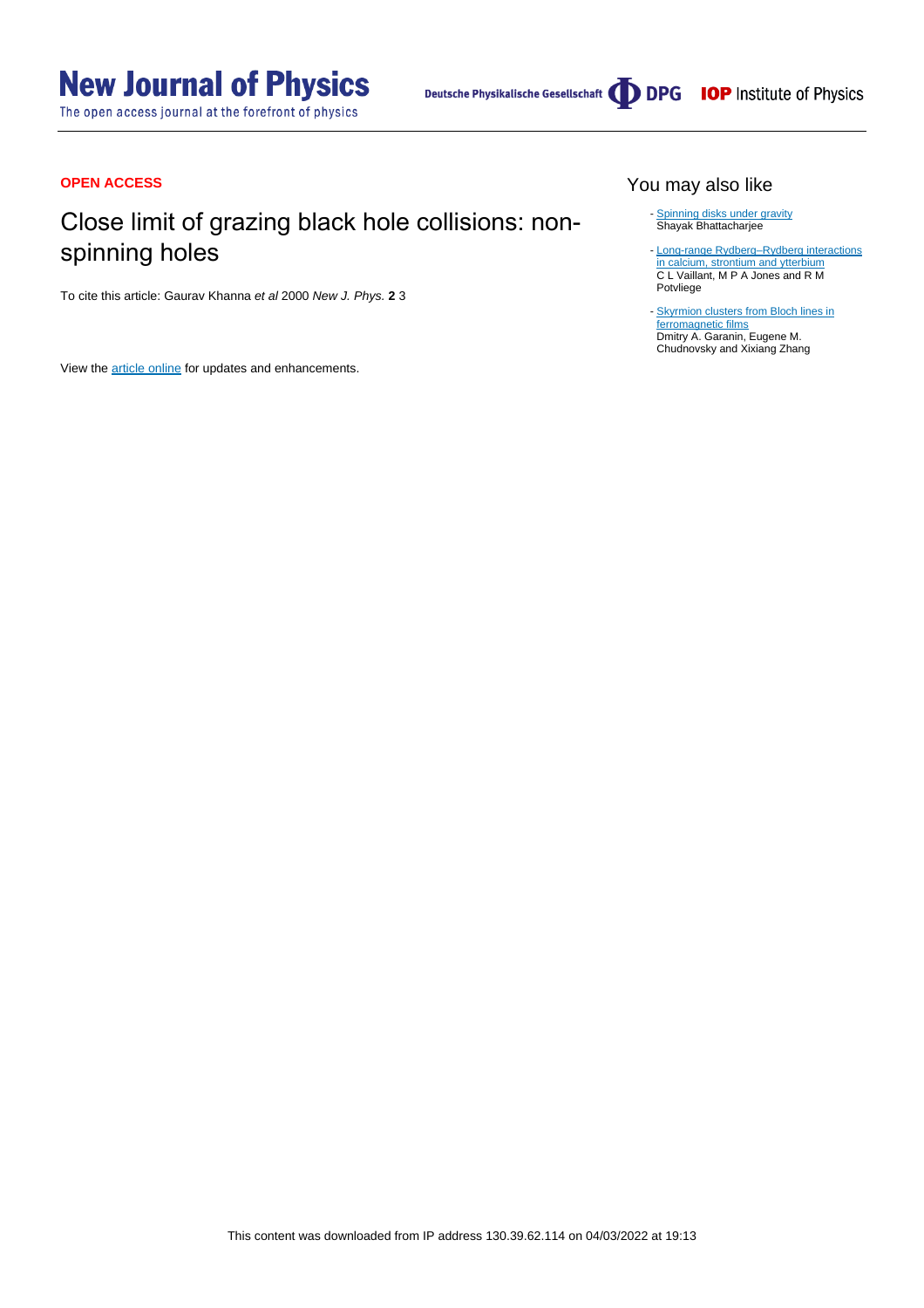# w Journal of An Institute of Physics and Deutsche Physikalische Gesellschaft Journal

# **Close limit of grazing black hole collisions: non-spinning holes**

### **Gaurav Khanna***†***, Reinaldo Gleiser***‡***, Richard Price§ and Jorge Pullin***†*

*†* Center for Gravitational Physics and Geometry, Department of Physics, The Pennsylvania State University, 104 Davey Lab, University Park, PA 16802, USA  $\ddagger$  Facultad de Matemática, Astronomía y Física, Universidad Nacional de Córdoba, Ciudad Universitaria, 5000 Cordoba, Argentina § Department of Physics, University of Utah, Salt Lake City, UT 84112, USA E-mail: [pullin@psu.edu](mailto:pullin@psu.edu)

New Journal of Physics **2** (2000) 3.1–3.17 (<http://www.njp.org/>) Received 18 November 1999; online 1 March 2000

**Abstract.** Using approximate techniques we study the final moments of the collision of two (individually non-spinnning) black holes which inspiral into each other. The approximation is based on treating the whole spacetime as a single distorted black hole. We obtain estimates for the radiated energy, angular momentum and waveforms for the gravitational waves produced in such a collision. The results can be of interest for analysing the data that will be forthcoming from gravitational wave interferometric detectors, like the LIGO, GEO, LISA, VIRGO and TAMA projects.

### **1. Introduction**

The phrase 'collision of black holes' has an aura of a mysterious and exotic happening that is not far from the reality of such an event. A black hole is not an ordinary object defined by the amount and properties of the material of which it is made. Rather it is a region from which no signal can escape. The surface, the black hole horizon, bounding this region is defined by the formal 'no escape' property. Unlike the surface of an ordinary object the horizon has no local properties that would be sensed by an observer with the bad fortune to fall inward through it. A collision of two holes is the process in which two no-escape regions merge to become a single, larger, region of no escape. In the last few years such mergers have become the focus of much research attention, for two not entirely independent reasons.

The first reason is the development of numerical relativity (see, for example, [\[1](#page-18-0)]). General relativity, Einstein's theory of gravity, sets the dynamics of spacetime via a set of nonlinear partial differential equations of such complexity that analytic solutions have been limited to two classes: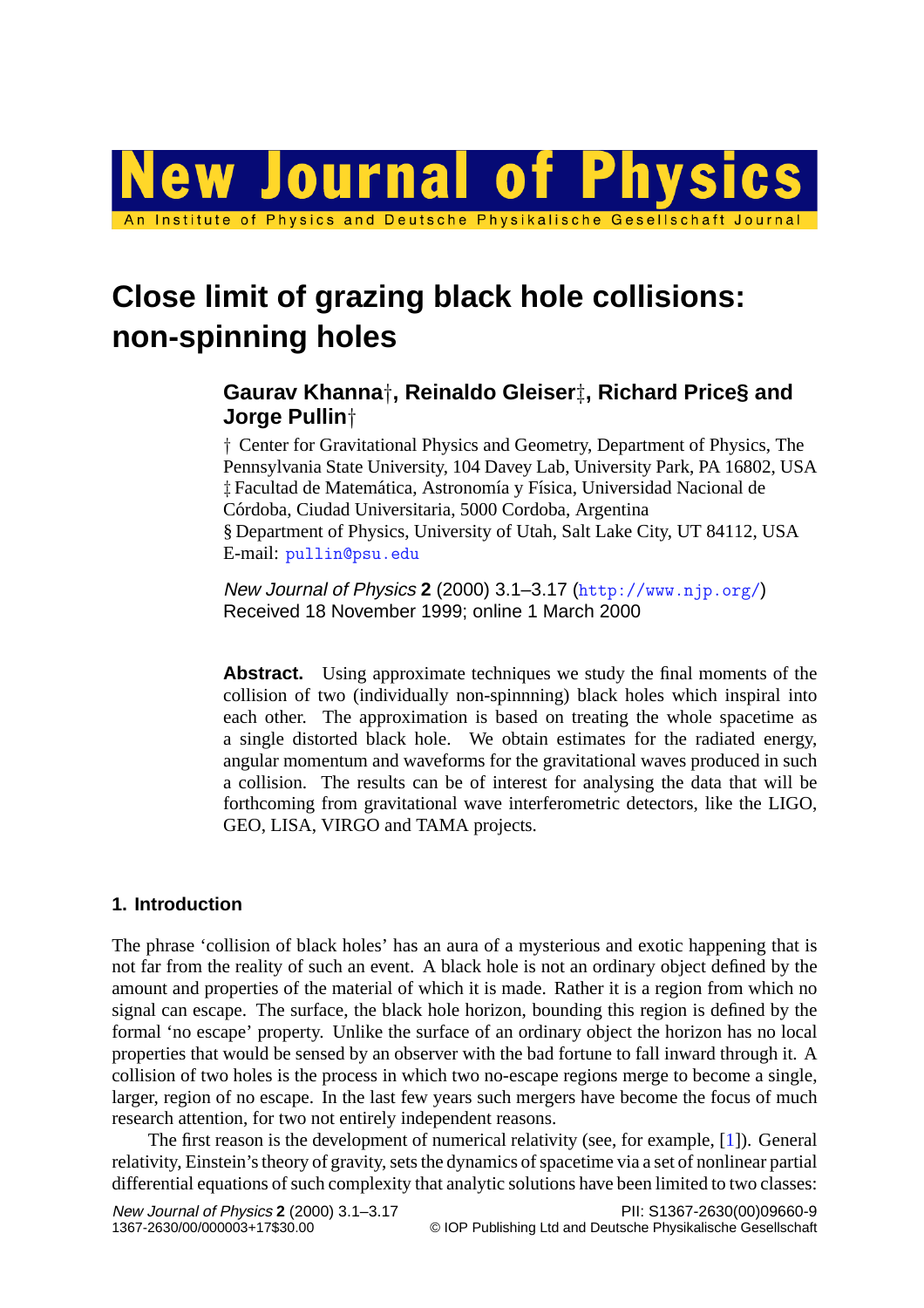solutions of high symmetry, or solutions based on approximation techniques, such as linearized weak field theory. The study of Einstein's equations on computers has been viewed as the key to finding more general asymmetric strong field solutions and it was natural for this key to be applied to black hole collisions. Black holes are incontrovertibly strong field regions, but single isolated black holes are stationary solutions of Einstein's theory, and the simplifying symmetry of time independence allows for closed form well-understood solutions [[2\]](#page-18-0). Collisions of black holes, on the other hand, are necessarily non-stationary as well as being crucially strong-field events. It is known that the collision will result in a single final black hole and in the generation of gravitational waves carrying off some of the mass energy originally associated with the holes. But this is all that is known with certainty. The nature of the merging of the horizons, in the general collision, is not even qualitatively understood.

A reasonably complete understanding awaits progress in numerical relativity, and the wait has been longer than anticipated. The solution of general black hole collisions on computers has proved to be remarkably difficult. There is, however, a class of cases for which reliable answers are available. If the collision is a 'head-on' collision along a straight line, then there is rotational symmetry about the line of the collision. Though the collision is still highly dynamic and nonlinear, the simplifications afforded by this symmetry reduce the computational demands sufficiently that the collision could successfully be simulated even in the mid-1970s, and run with good reliability in the mid-1990s [\[3](#page-18-0)]. The simplification of head-on collisions, however, masks some of the physics of the most interesting types of collisions, the fully three-dimensional collisions at the end point of the inspiral of a mutually orbiting pair of black holes.

The second development that directed attention to black hole collisions is the advent of sensitive gravitational wave detectors. In the next few years, several interferometric gravitational wave observatories (the LIGO project in the US, the VIRGO and GEO projects in Europe and the TAMA project in Japan [[4\]](#page-18-0)) may be capable of detecting gravitational waves. Whether near term searches are successful will depend more than anything else on the strength of astrophysical sources. Attributes of a good generator of gravitational waves include strong gravitational fields and high velocities, so black hole processes are a natural source to consider. It is astrophysically plausible that black holes form binary associations with other objects, including other black holes; for a recent discussion see [[5\]](#page-18-0). Due to the loss of energy by the emission of gravitational radiation, the separation and period of the binary orbits would decrease. If the binary consists of two black holes, the inspiral would end with a rapid strong field merger that has the potential to be a powerful source of detectable gravitational waves; see [\[6](#page-18-0)] for a review on sources of gravitational waves.

The whole process of inspiral generates gravitational radiation, but in the early largeseparation stages the radiation is relatively weak and is reasonably well described by Newtonian gravity theory and post-Newtonian extensions of it [\[7](#page-18-0)]. It is only the final strong field merger that could in principle produce a powerful burst of gravitational waves, but at this point only one parameter of the burst is reliably known. The characteristic frequency of the waves is inversely proportional to the mass of the final black hole formed, and works out to be on the order of  $10^3$  Hz for a  $10M_{\odot}$  hole, a typical expected mass of a 'stellar' sized hole. For supermassive holes of mass  $\geq 10^6 M_{\odot}$  typical of galactic nuclei, the waves would be less than 1 Hz. The maximum sensitivity of the next generation of gravitational wave detectors occurs at frequency around 100 Hz and the detectors will be ideally suited to waves from a black hole with mass of several hundred M. Some recent observations [\[8](#page-18-0)] offer indirect evidence that black holes in this range may exist. If they do not, then the detection of the collision of black holes may require the deployment of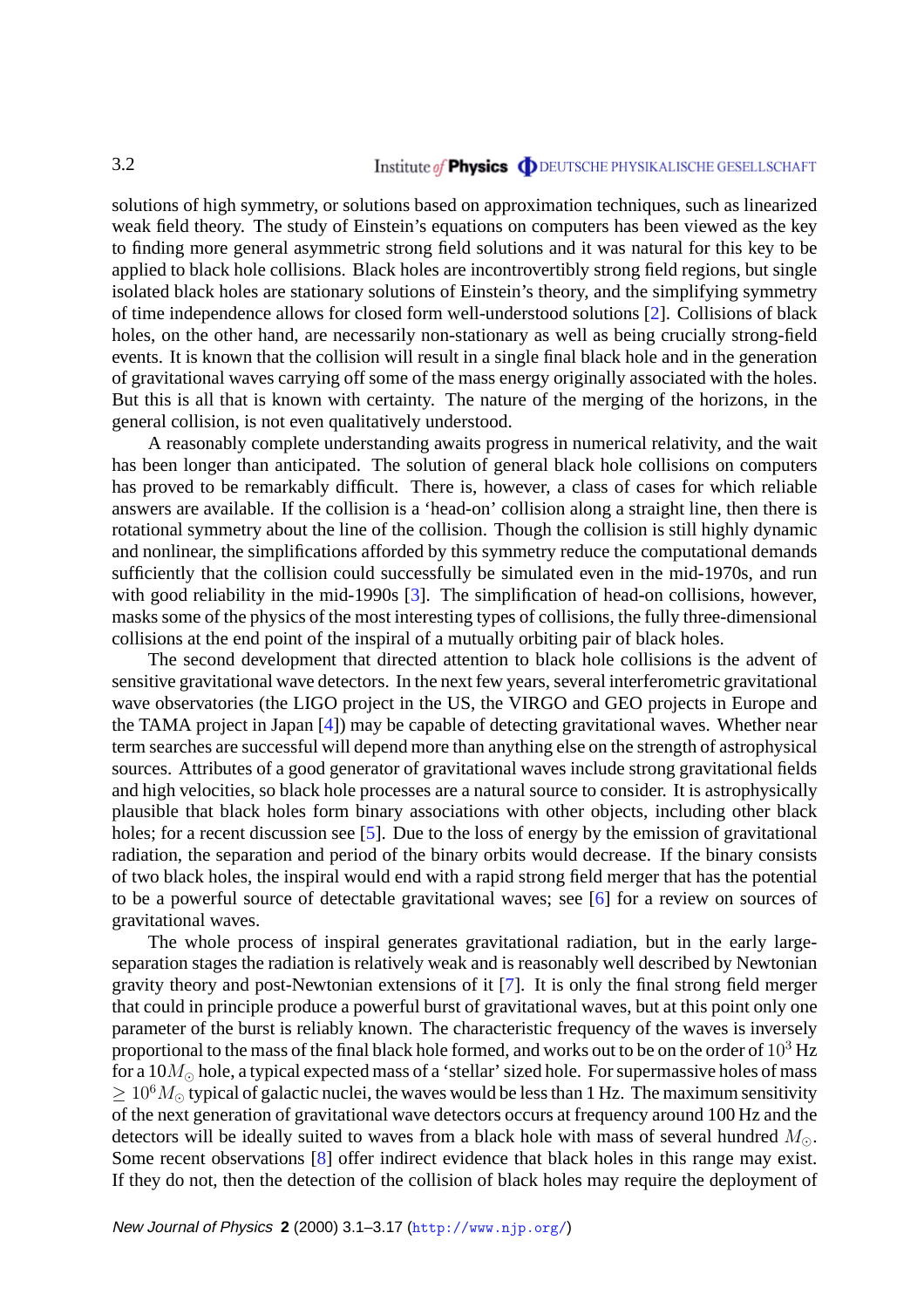space-based detectors [[9\]](#page-18-0) sensitive to the low-frequency waves produced by supermassive holes.

The ratio of the masses in a binary determines both how difficult it is to analyse, and how exciting it is as a potential source. If the mass of a black hole  $M_1$  is much larger than the mass of its binary companion  $M_2$ , then the smaller mass object can be treated as a perturbation to the well understood spacetime of the larger mass black hole. The equations that describe perturbations are linear, and hence relatively easily dealt with in general. In the specific case of perturbations to black hole spacetimes, the techniques of calculation were worked out in the 1970s and resulted in the Regge–Wheeler and Zerilli equations [\[10](#page-18-0), [11](#page-18-0)] for perturbations of Schwarzschild (nonrotating) black holes, and in the Teukolsky [[12\]](#page-18-0) equation for perturbations of Kerr (rotating) black holes. The relatively easily analysed [\[13](#page-18-0)] 'particle limit' case  $M_2 \ll M_1$  may be of interest in connection with, say, neutron stars merging with supermassive black holes, but this process cannot give the hoped-for high power. It is easy to show the gravitational wave power generated scales in the masses as  $(M_2/M_1)^2$ . High power requires roughly equal masses, and this means the simplifications of the particle limit do not apply to the most interesting sources.

If not directly applicable to equal mass inspiral, the clarity of the particle limit can, at least, help us to formulate questions about the nature of the endpoint of inspiral, like the existence of a last stable circular orbit. As a particle orbits a black hole it reaches a radius at which it can no longer stably orbit with slowly decreasing radius and it begins a rapid inward plunge. For the inspiral of two roughly equal mass holes it can be imagined that the binary gradually spirals inward or that it reaches a point at which a discontinuous plunge begins. If the late orbits are being degraded rapidly enough by the emission of gravitational radiation, there might not even be any meaning to late stage 'stability.' This uncertainty about even the qualitative nature of the late stage of the inspiral is related to an important, but totally unresolved, question: how does the inspiralling binary shed enough angular momentum to form a black hole? In a relativist's units in which  $c = G = 1$ , a black hole must have a total angular momentum J that is limited by the maximum angular momentum  $J = M^2$  that a rotating (Kerr) black hole can possess. Until the binary pair is close, its angular momentum will be above this limit, but technical considerations [[14\]](#page-18-0) limit the rate at which angular momentum can be shed in gravitational waves at very late stages. If both black holes of the pair are rapidly rotating with angular momentum in the same direction, the shedding appears to present a barrier to the formation of the final single black hole. It is possible that even the qualitative details of the late stage inspiral depend on the angular momentum of the inspiralling binary.

The set of possibilities is considerable and the answers are important both to our understanding of nonlinear gravitational interactions and to an understanding of gravitational wave sources. Real answers will require advances in numerical relativity that will be several years in coming, but interest in the questions justifies approximation methods that can help, even slightly, to close some of the wide open questions. We take such an approach here. We offer an estimate of the gravitational radiation generated during the late stage of inspiral of two black holes. Our method involves a number of assumptions and limitations that constrain its applicability and reliability, but for all its shortcomings it is one step towards a complete understanding.

The approximation method we use, the 'close limit' (for a recent review, see [\[15](#page-18-0)]), takes advantage of the property of a black hole horizon. Late in the merger of the binary, the single horizon of the final black hole engulfs the entire binary. All the complex structure of the binary will be inside that final horizon, and cannot influence spacetime outside the horizon. It is only what is outside the horizon that can generate gravitational waves that can be detected by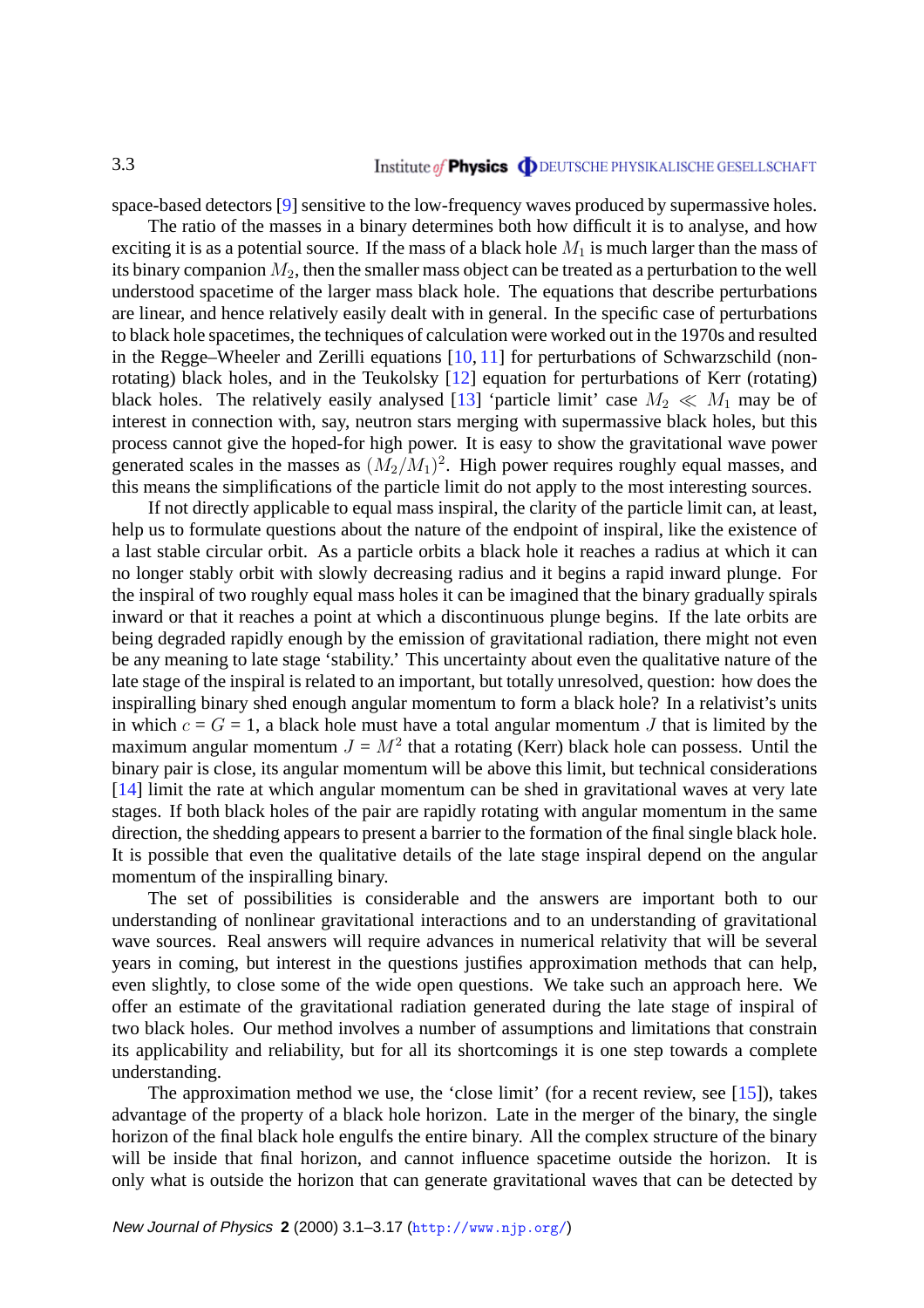distant observers. Since the ultimate fate of the merger is a stationary black hole, it follows that sufficiently late in the merger, what is outside the hole will be a perturbation of the final stationary hole. Thus the gravitational waves generated during the latest stage of inspiral can be computed using the techniques of perturbations of black hole spacetimes, with the Zerilli, Regge–Wheeler, and Teukolsky equations.

To understand how the close limit method is to be used, it is necessary to consider the general problem addressed by numerical relativity. Einstein's field equations are divided into 'initial value' equations and equations of time evolution. A good discussion is provided in [[16\]](#page-18-0). The initial value equations determine the nature of spacetime at a chosen initial moment. The solutions of these initial value equations are the initial values for the remaining differential equations of Einstein's theory, the equations that determine the spacetime (including its gravitational wave content) to the future of the initial time. The two tasks of numerical relativity are first to find an initial value solution representing a moment in the life of the colliding holes, and second to find the future spacetime for those initial values. The more computationally difficult task is that of evolving to the future and the codes that accomplish this task tend to be unstable for long time evolutions. For long evolutions to be avoided, the initial value solutions must be chosen to be a moment late in the life of the inspiral. If that moment is late enough, the close limit method can be brought to bear and evolution can be carried out with the stable linearized equations of perturbation theory. But choosing too late a starting moment for evolution creates a new difficulty.

The connection of an initial value solution to a 'sensible' physical configuration for the binary is reasonably secure only if the binary pair is well separated. At close separations, the gravitational field of each of the binary holes strongly affects the other hole, and the individual mass, individual angular momentum, and physical separation of the holes lose clear meaning. The problem then requires navigating between the Scylla of numerical instabilities for evolution, and the Charybdis of uncertain initial conditions. By using a very late initial moment and linearized evolution, the close limit method completely avoids the former hazard.

There are reasons beyond speculation to believe that close limit evolutions give useful answers. Numerical relativity results are available for axisymmetric head-on collisions [\[3](#page-18-0)]. These represent evolution of a number of initial value solutions, in particular the closed form solution due to Misner [\[17](#page-18-0)], containing a single parameter representing the initial separation of equal mass holes in units of the mass of the spacetime (in  $c = G = 1$  units). This separation index defines a parametrized family of initial value solutions. Choices of this parameter can be made corresponding to large or small initial separation. When numerical relativity and close limit results are compared, it is seen that agreement is excellent for small initial separations, and is surprisingly good even when the initial configuration is not close enough for a horizon to engulf the entire binary [[18,](#page-18-0) [19\]](#page-18-0). Arguments can also be made that the gravitational waves calculated in the late stage of inspiral are not highly sensitive to details of initial data. Particularly interesting in this regard is work by Abrahams and Cook [\[20](#page-18-0)].

In the past several years the close limit method has been extensively studied for head-on collisions of boosted and spinning holes and compared with the results of numerical relativity. Most notably, second-order perturbation theory has been developed for the close limit method [[21,](#page-18-0) [29\]](#page-18-0). In this process of comparison much has been learned about the strengths and limitations of the close limit method, with the goal of applying the method to problems that cannot yet be handled with numerical relativity. The present work represents the first example of this. We report here the results of the application of the close limit method for the three-dimensional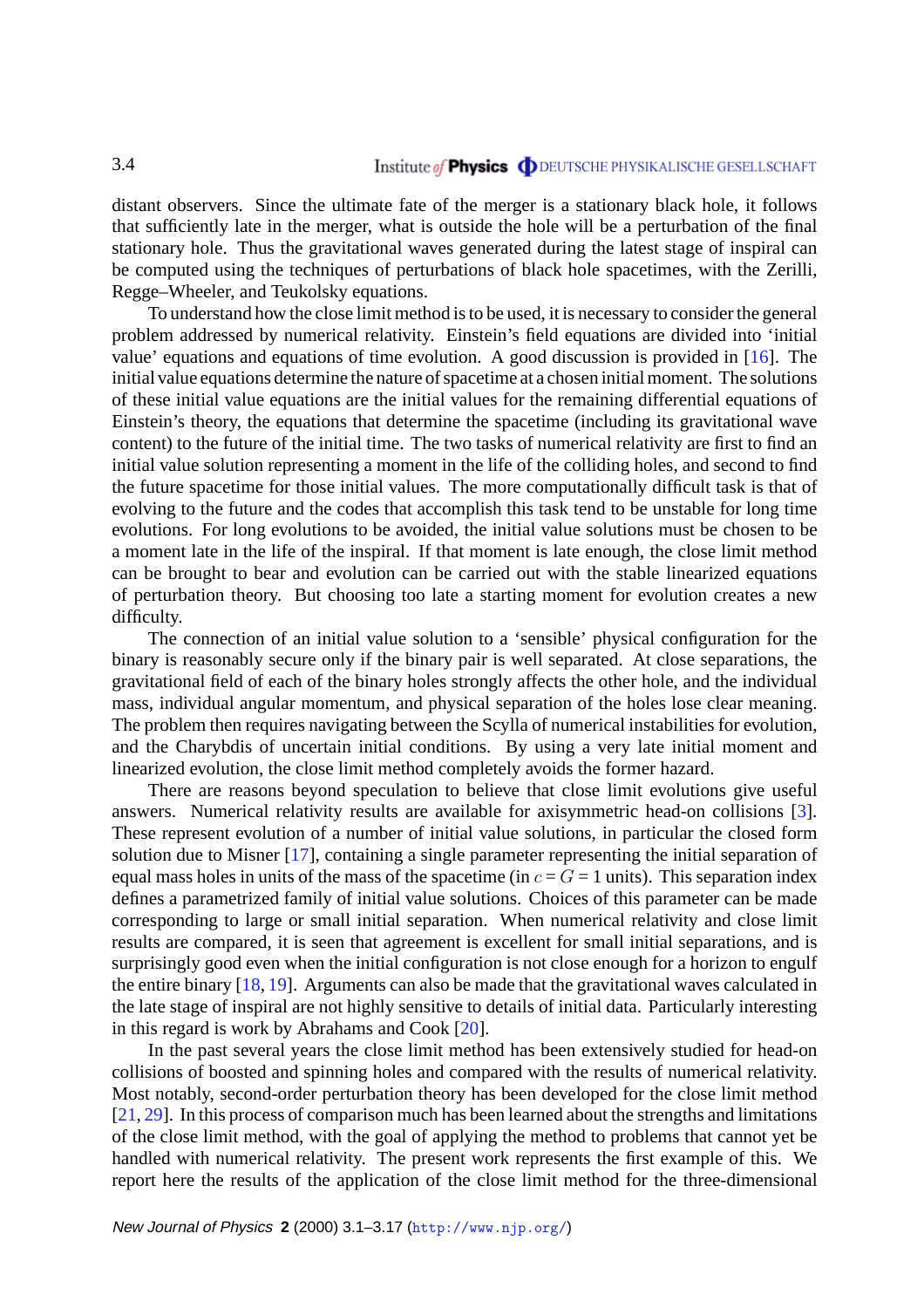<span id="page-6-0"></span>problem of the late stage inspiral of two black holes.

We will use the close limit method for the initial data families constructed by the Bowen and York [[22\]](#page-18-0) method and the associated 'punctures' families [\[23](#page-18-0)]. It is known that these families possess an artificial radiation content when one considers black holes that are close, but such content is also known to be moderate [[24\]](#page-18-0). An important advantage of these methods is that they are typically the starting point for numerical relativity, and thus close limit evolution of these starting points can be compared with the numerical evolution of these same initial data when such evolutions become available. The most important disadvantage, for our purposes, is that the Bowen–York family does not include the Kerr solution, the solution for a rotating hole. This precludes finding a family of initial value solutions that goes, in the limit of small initial separation, to a Kerr black hole. With Bowen–York initial value solutions, then, we cannot consider a collision that will result in a rapidly rotating hole. Rather, we limit our attention to collisions involving a modest amount of total angular momentum and consider the angular momentum as well as the initial separation to be a perturbation of a non-rotating final hole. It it should also be mentioned that currently fashionable astrophysical scenarios suggest that the individual holes might not carry a significant amount of spin [[5\]](#page-18-0) in realistic black hole collisions.

The organization of this paper is as follows: in the next section we review the method for obtaining the initial data and describe the approximations involved. In the following two sections we discuss how to set up the perturbative formalism geared towards evolution. Since the collisions have net angular momentum we will evolve them *both* as a perturbation of a rotating and a non-rotating black hole. The comparison of both approaches is given in the subsequent section and we will see that insight is gained by treating the problem in two different ways. We end with a discussion of the results in terms of waveforms and radiated energies and we describe a puzzle in the calculation of the angular momentum radiated.

For the reader who wishes to be spared all the details, we summarize our results in a brief punchline: the final ringdown of the inspiralling collision of two non-spinning black holes is unlikely to radiate more than 1% of the mass of the system or more than 0.1% of its angular momentum in gravitational waves.

#### **2. Initial data**

To evolve a spacetime in general relativity, one needs to provide initial data, a three-geometry  $g_{ab}$  and an extrinsic curvature  $K_{ab}$ , that solve Einstein's equations on some starting hypersurface (i.e. at some starting time). For two black holes, this is an easy task if the holes are far apart, since one can superpose the solutions for two individual holes, ignoring their interactions. When the black holes are close on the initial hypersurface, the astrophysically correct initial data is the solution corresponding to what would have evolved during the binary inspiral, but such an evolution cannot be computed with present day techniques. One must therefore use a somewhat artificial initial data solution that is a best guess at a representation of close black holes. The need for such a guess is one of the sources of uncertainty in our result.

#### *2.1. Summary of the Bowen–York construction*

The initial value equations for general relativity are

$$
\nabla^{a}(K_{ab} - g_{ab}K) = 0
$$
\n
$$
{}^{3}R - K_{ab}K^{ab} + K^{2} = 0
$$
\n(1)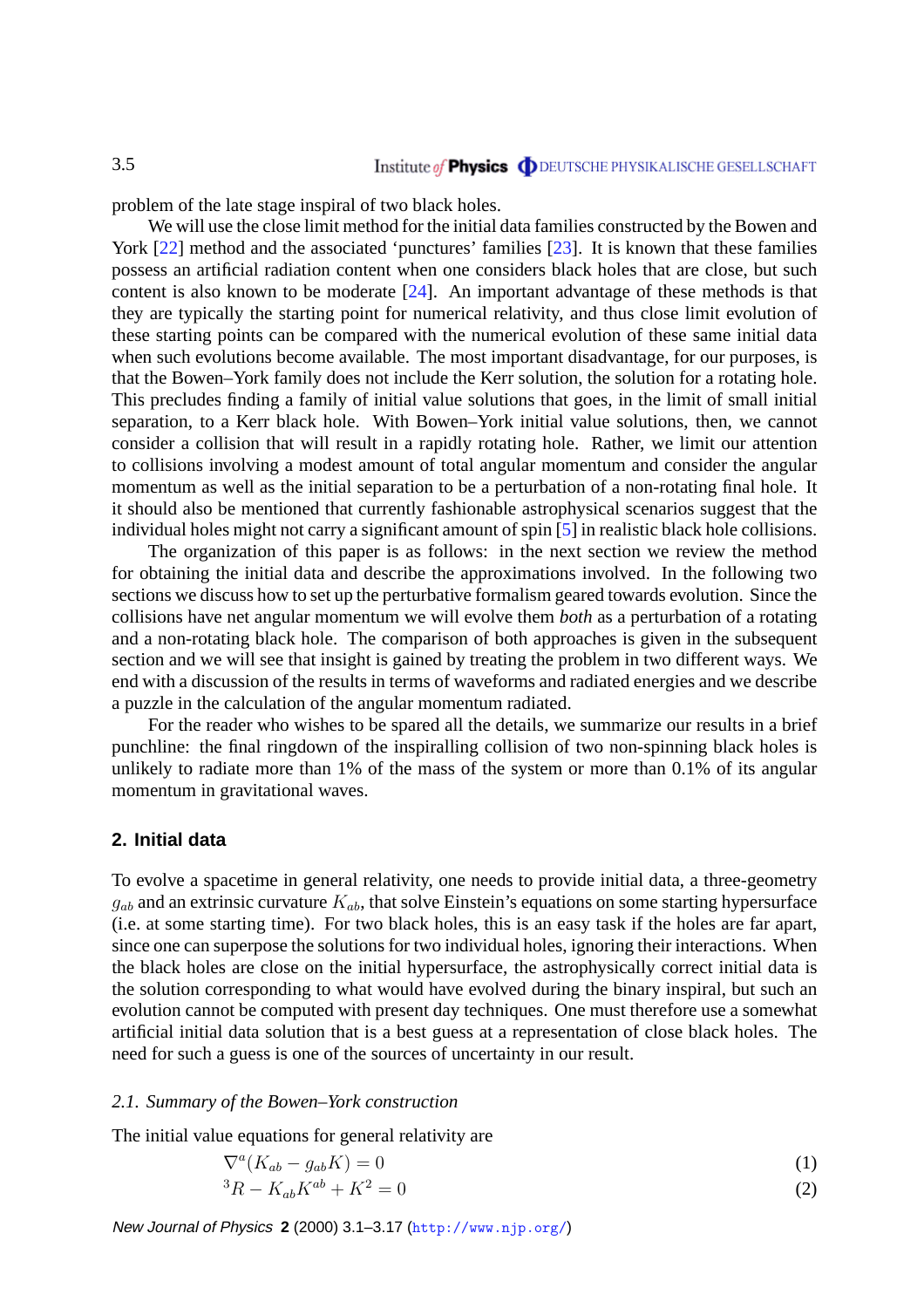where  $g_{ab}$  is the spatial metric,  $K_{ab}$  is the extrinsic curvature and <sup>3</sup>R is the scalar curvature of the three-metric. If we propose a three-metric that is conformally flat  $g_{ab} = \phi^4 \hat{g}_{ab}$ , with  $\hat{g}_{ab}$  a flat metric, and  $\phi^4$  the conformal factor, and we use a decomposition of the extrinsic curvature  $K_{ab}$  $=\phi^{-2}\widehat{K}_{ab}$ , and assume maximal slicing  $K_a^a = 0$ , the constraints become

$$
\widehat{\nabla}^a \widehat{K}_{ab} = 0 \tag{3}
$$

$$
\widehat{\nabla}^2 \phi = -\frac{1}{8} \phi^{-7} \widehat{K}_{ab} \widehat{K}^{ab} \tag{4}
$$

where  $\widehat{\nabla}$  is a flat-space covariant derivative.

To solve the momentum constraint, we start with a solution that represents a single hole with linear momentum  $P$  [\[25](#page-18-0)]

$$
\hat{K}_{ab}^{\text{one}} = \frac{3}{2r^2} \left[ 2P_{(a}n_{b)} - (\delta_{ab} - n_a n_b) P^c n_c \right]. \tag{5}
$$

In this expression for the conformally related extrinsic curvature at some point  $x^a$ , the quantity  $n_b$  is a unit vector in the 'base' flat space with metric  $\hat{g}_{ab}$ , directed from a point representing the location of the hole to the point  $x^a$ . The symbol r represents the distance, in the flat base space, from the point of the hole to  $x^a$ . It is straightforward to show that the solution of the Hamiltonian constraint corresponding to (5) corresponds to a spacetime with ADM momentum  $P_a$ .

The next step is to modify this to represent holes centred at  $x = \pm L/2$  in the conformally flat metric. Since the momentum constraint is linear, we can simply add two expressions of the above form

$$
\widehat{K}_{ab}^{\text{two}} = \widehat{K}_{ab}^{\text{one}} \left( x \to x - L/2, P_y = P \right) + \widehat{K}_{ab}^{\text{one}} \left( x \to x + L/2, P_y = -P \right). \tag{6}
$$

We will choose in subsequent expressions to use a polar coordinate system in the flat space determined by  $\hat{g}_{ab}$  centred in the midpoint separating the two holes, and label the polar coordinates as  $(R, \theta, \phi)$ . So R will be the distance in the flat space from the midpoint between the holes.

To solve the Hamiltonian constraint (4), we introduce an approximation (the slow approximation) which we will show is enough for our purposes. In fact, in this approximation the solution for the conformal factor turns out to be the familiar Misner solution [[17\]](#page-18-0) if one chooses the topology of the slice to have a single asymptotically flat region, or the Brill–Lindquist solution [[26\]](#page-18-0) if there are three asymptotically flat regions.

#### *2.2. The slow approximation*

We assume that the black holes are initially close, and that the initial momentum  $P$  is small. We denote by  $\vec{n}^+$  and  $\vec{n}^-$  the normal vectors corresponding, respectively, to the one-hole solutions at  $x = +L/2$  and at  $x = -L/2$ , and we define R to be the distance to a field point, in the flat conformal space, from the point midway between the holes. For large R, the normal vectors  $\vec{n}^+$ and  $\vec{n}$ <sup>−</sup> almost cancel. More specifically  $\vec{n}$ <sup>+</sup> =  $-\vec{n}$ <sup>−</sup> +  $O(L/R)$ . A consequence of this is that the total initial  $\widetilde{K}^{ab}$  is first order in  $L/R$ , and its  $(R, \theta, \varphi$  coordinate basis) components can be written as

$$
\hat{K}_{ab} = \frac{3PL}{8R^3} \begin{bmatrix} 8\sin^2\theta\sin 2\varphi & 0 & 8R\sin^2\theta \\ 0 & R^2(-5+\cos 2\theta)\sin 2\varphi & -2R^2\sin 2\varphi\sin 2\theta \\ 8R\sin^2\theta & -2R^2\sin 2\varphi\sin 2\theta & R^2\sin^2\theta\sin 2\varphi(1+3\cos 2\theta) \end{bmatrix}.
$$
 (7)

This solution for  $\hat{K}_{ab}$  is first order, both in P and L. Thus the source term in the Hamiltonian constraint is quadratic in P. If we choose to find a solution to the conformal factor to first order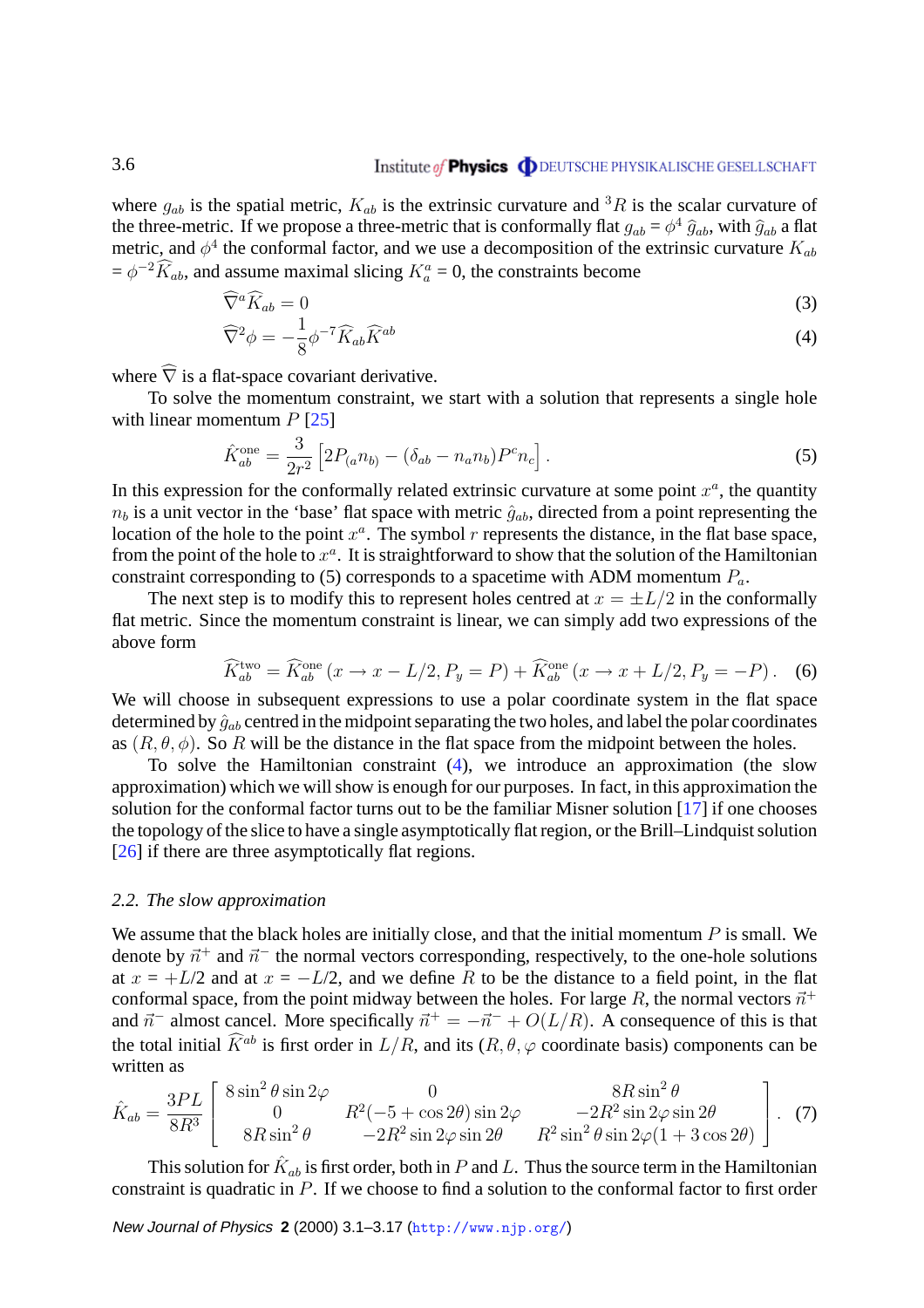in  $P$  (which should give us a good approximation in the case of slowly moving holes), we can ignore this quadratic source term. So now, the Hamiltonian constraint looks like the one for zero momentum, which is simply the Laplace equation. A well known solution to this is the Misner solution [[17\]](#page-18-0). This solution is characterized by a parameter  $\mu_0$  which describes the separation of the two throats. We can relate this parameter to the conformal distance  $L$  in the following way [[3\]](#page-18-0)

$$
L/M = \frac{\coth \mu_0}{2\Sigma_1} \qquad \qquad \Sigma_1 \equiv \sum_{n=1}^{\infty} \frac{1}{\sinh n\mu_0}.
$$
 (8)

To clarify: in the slow approximation we are considering, the data we use in our simulations consists of the extrinsic curvature proposed by Bowen and York and the conformal factor due to Misner. This might appear strange, since the conformal factor of Misner is 'symmetrized' through the throats and the extrinsic curvature due to Bowen and York is not. What we do is not inconsistent, it is just a different (and perhaps, from a certain point of view, less natural) choice of boundary conditions for the fields. In practice, in the close limit and to first order in perturbation theory, the conformal factor of Misner differs from that of Brill and Lindquist by a numerical factor that can be absorbed in the definition of the separation of the holes [[27\]](#page-18-0).

Some readers may be disturbed by the slow approximation, since in the computation of certain quantities, for instance the ADM mass, the higher-order terms in the expansion in terms of the momentum are crucial. We have already discussed this in detail in previous head-on simulations [\[28](#page-18-0)]. The bottom line is that to get an accurate estimate of the ADM mass for high values of the momentum one indeed needs a full solution of the Hamiltonian constraint and not a 'slow approximation' solution. For the values of the separations and momenta we will consider in this paper ( $a < 0.5$ ) the ADM mass computed with the slow approximation and the one computed with the full solution differ by less than 10% so we will ignore this difference.

We must now map the coordinates of the initial value solution to the coordinates for the Schwarzschild–Kerr (in the vanishing spin limit) background. To do this, we interpret the  $R$ as the isotropic radial coordinate of a Schwarzschild spacetime, and we relate it to the usual Schwarzschild radial coordinate r by  $R = (\sqrt{r} + \sqrt{r - 2M})^2/4$ . From this we arrive at the following expression for the components of the extrinsic curvature

$$
K_{ab} = \frac{3PL}{8r^3} \begin{bmatrix} \frac{8\sin^2\theta\sin 2\varphi}{1-2M/r} & 0 & \frac{8r\sin^2\theta}{\sqrt{1-2M/r}}\\ 0 & r^2(-5+\cos 2\theta)\sin 2\varphi & -2r^2\sin 2\varphi\sin 2\theta\\ \frac{8r\sin^2\theta}{\sqrt{1-2M/r}} & -2r^2\sin 2\varphi\sin 2\theta & r^2\sin^2\theta\sin 2\varphi(1+3\cos 2\theta) \end{bmatrix}.
$$
 (9)

Here we have used the fact that

$$
\phi^2 \approx \phi_{\text{Mis}}^2 \approx \phi_{\text{Schw}}^2 = r/R = \frac{1}{\sqrt{1 - 2M/r}} \frac{\mathrm{d}r}{\mathrm{d}R}.
$$
\n(10)

#### **3. The close limit as a perturbation of a Schwarzschild hole**

In this paper we will evolve the initial data we have constructed using the perturbative evolution equations for linearized first-order perturbations: the Zerilli equation in the case of a Schwarzschild background and the Teukolsky equation in the case of a Kerr background. We need to construct the initial data for these equations in terms of the metric and extrinsic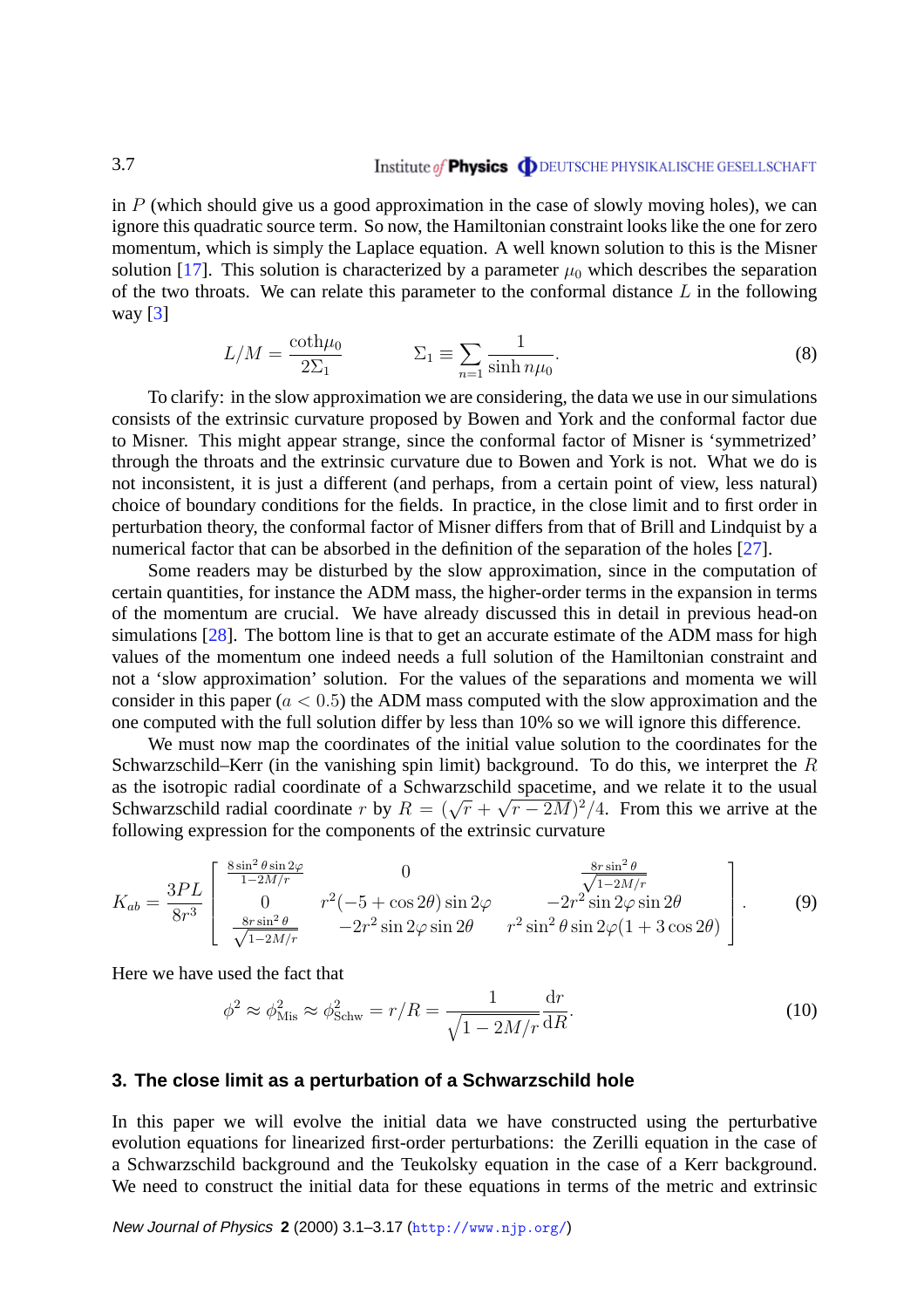curvature we discussed above. In this section we discuss the set-up of initial data and evolution of the problem as a perturbation of a Schwarzschild black hole, using the Zerilli–Regge–Wheeler formalism.

#### *3.1. Setting up the initial data for the Zerilli function*

Given the three-metric and the extrinsic curvature, one can explicitly construct the zeroth and first-order term of a power series expansion in a fiducial time variable  $t$  of the spacetime metric. From this expression one can read off the appropriate coefficients of the multipolar expansion of the metric in Regge–Wheeler notation [\[10](#page-18-0)]. The only non-vanishing perturbations at  $t = 0$  are

$$
H_2[\ell=2, m=\pm 2] = K[\ell=2, m=\pm 2] = \sqrt{\frac{6\pi}{5}} \frac{8ML^2}{\sqrt{r}(\sqrt{r} + \sqrt{r - 2M})^5}
$$
  
\n
$$
H_2[\ell=2, m=0] = K[\ell=2, m=0] = -2\sqrt{\frac{\pi}{5}} \frac{8ML^2}{\sqrt{r}(\sqrt{r} + \sqrt{r - 2M})^5}.
$$
\n(11)

We compute the time derivative of these quantities, using the extrinsic curvature  $K_{ij}$  obtained in the last section. The non-vanishing ones are

$$
\frac{\partial H_2[\ell=2, m=-2]}{\partial t} = -i24\sqrt{\frac{\pi}{30}}PL\frac{\sqrt{r-2M}}{r^3\sqrt{r}}
$$
\n
$$
\frac{\partial H_2[\ell=2, m=2]}{\partial t} = -\frac{\partial H_2[\ell=2, m=-2]}{\partial t}
$$
\n
$$
\frac{\partial K[\ell=2, m=-2]}{\partial t} = i\sqrt{30\pi}PL\frac{\sqrt{r-2M}}{r^3\sqrt{r}}
$$
\n
$$
\frac{\partial K[\ell=2, m=2]}{\partial t} = -\frac{\partial K[\ell=2, m=-2]}{\partial t}
$$
\n
$$
\frac{\partial G[\ell=2, m=-2]}{\partial t} = i\sqrt{\frac{6\pi}{5}}PL\frac{\sqrt{r-2M}}{r^3\sqrt{r}}
$$
\n
$$
\frac{\partial G[\ell=2, m=2]}{\partial t} = -\frac{\partial G[\ell=2, m=-2]}{\partial t}
$$
\n(12)

where  $i$  is the imaginary unit. (Here we are using the standard conventions for the spherical harmonics. Notice that the  $m = 2$  and  $m = -2$  perturbations are individually complex, but when they are added to give the total perturbation the resulting function of t, r,  $\theta$  and  $\varphi$  is real, as of course it must be.

We also have an odd parity contribution

$$
\frac{\partial \text{ odd}_{h_1}[\ell=1, m=0]}{\partial t} = 8\sqrt{3\pi} \frac{PL}{r^2}.
$$
\n(13)

This perturbation represents the difference between the Kerr solution that represents the rotating spacetime and the Schwarzschild background used in the perturbative approach. To first order it decouples from all other perturbations, and in fact is unchanging in time, corresponding to the conservation of angular momentum to first order in the perturbations. The change over time in the quantity induced by *second*-order perturbations, will be discussed below in connection with the radiation of angular momentum.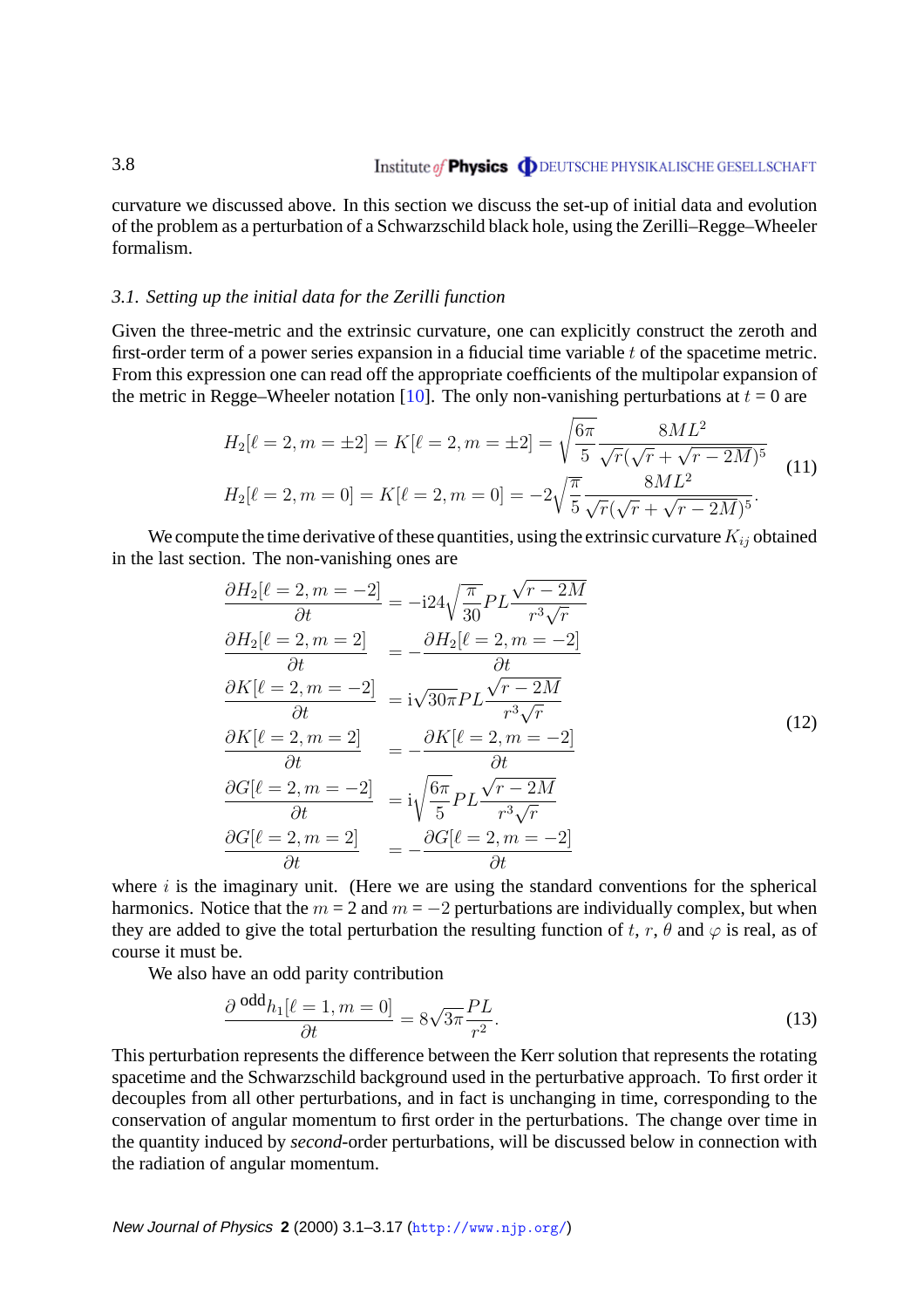The Zerilli function is defined by (see for instance [\[29](#page-18-0)]),

$$
\psi_{(\ell,m)} = \frac{2r(r-2M)}{\ell(\ell+1)(\lambda r+3M)} \left[ H_{2(\ell,m)} - r \frac{\partial K_{(\ell,m)}}{\partial r} - \frac{r-3M}{r-2M} K_{(\ell,m)} \right] + \frac{r^2}{\lambda r+3M} \left[ K_{(\ell,m)} + (r-2M) \left( \frac{\partial G_{(\ell,m)}}{\partial r} - \frac{2}{r^2} h_{1(\ell,m)} \right) \right].
$$
\n(14)

where  $\lambda = (\ell - 1)(\ell + 2)/2$ . Therefore, for  $t = 0$  we have

$$
\psi_{(2,m)}(0,r) = \frac{r(r-2M)}{3(2r+3M)} \left[ H_{2(2,m)}(0,r) - r \frac{\partial K_{(2,m)}(0,r)}{\partial r} \right] + \frac{r}{3} K_{(2,2)}(0,r). \tag{15}
$$

and

$$
\dot{\psi}_{(2,m)}(0,r) = \frac{r(r-2M)}{3(2r+3M)} \left[ \dot{H}_{2(2,m)}(0,r) - r \frac{\partial \dot{K}_{(2,m)}(0,r)}{\partial r} + 3r \frac{\partial \dot{G}_{(2,m)}}{\partial r} \right] + \frac{r}{3} \dot{K}_{(2,2)}(0,r).
$$
\n(16)

After some simplifications we have the initial data for the Zerilli function

$$
\psi_{(2,2)}(0,r) = 4\sqrt{\frac{2\pi}{15}}ML^2 \frac{r(7\sqrt{r} + 5\sqrt{r - 2M})}{(2r + 3M)(\sqrt{r} + \sqrt{r - 2M})^5}
$$
(17)

and

$$
\dot{\psi}_{(2,2)}(0,r) = -\frac{i\sqrt{30\pi}}{5}PL\frac{(4r+3M)\sqrt{r-2M}}{r^{5/2}(2r+3M)}
$$
\n(18)

and the Zerilli function for  $(\ell = 2, m = -2)$  is the complex conjugate of  $\psi_{(2,2)}(t,r)$ . The initial data for the  $\ell = 2$ ,  $m = 0$  Zerilli function is

$$
\psi_{(2,0)}(0,r) = -\frac{8}{3} \sqrt{\frac{\pi}{5}} \frac{ML^2r(7\sqrt{r} + 5\sqrt{r - 2M})}{(2r + 3M)(\sqrt{r} + \sqrt{r - 2M})^5}
$$
(19)

$$
\dot{\psi}_{(2,0)}(0,r) = 0. \tag{20}
$$

#### *3.2. Evolution of the Zerilli function and computation of physical quantities*

Given the Cauchy data from the last section, the time evolution is obtained from the Zerilli equation [\[29](#page-18-0)]

$$
-\frac{\partial^2 \psi_{(\ell,m)}}{\partial t^2} + \frac{\partial^2 \psi_{(\ell,m)}}{\partial r_*^2} + V(r_*)\psi_{(\ell,m)} = 0
$$
\n(21)

where  $V(r_*)$  is the (m-independent) Zerilli potential

$$
V(r_{*}) = 2\left(1 - \frac{2M}{r}\right) \frac{\lambda^{2} r^{2} \left[ (\lambda + 1)r + 3M \right] + 9M^{2}(\lambda r + M)}{r^{3}(\lambda r + 3M)^{2}}
$$
(22)

where  $r_* = r + 2M \ln(r/2M - 1)$ .

We need to establish a convenient formula for the radiated energy, similar to that present in [[30\]](#page-18-0) but applied to the non-axisymmetric case. We start from the expression of the radiated

New Journal of Physics **2** (2000) 3.1–3.17 (<http://www.njp.org/>)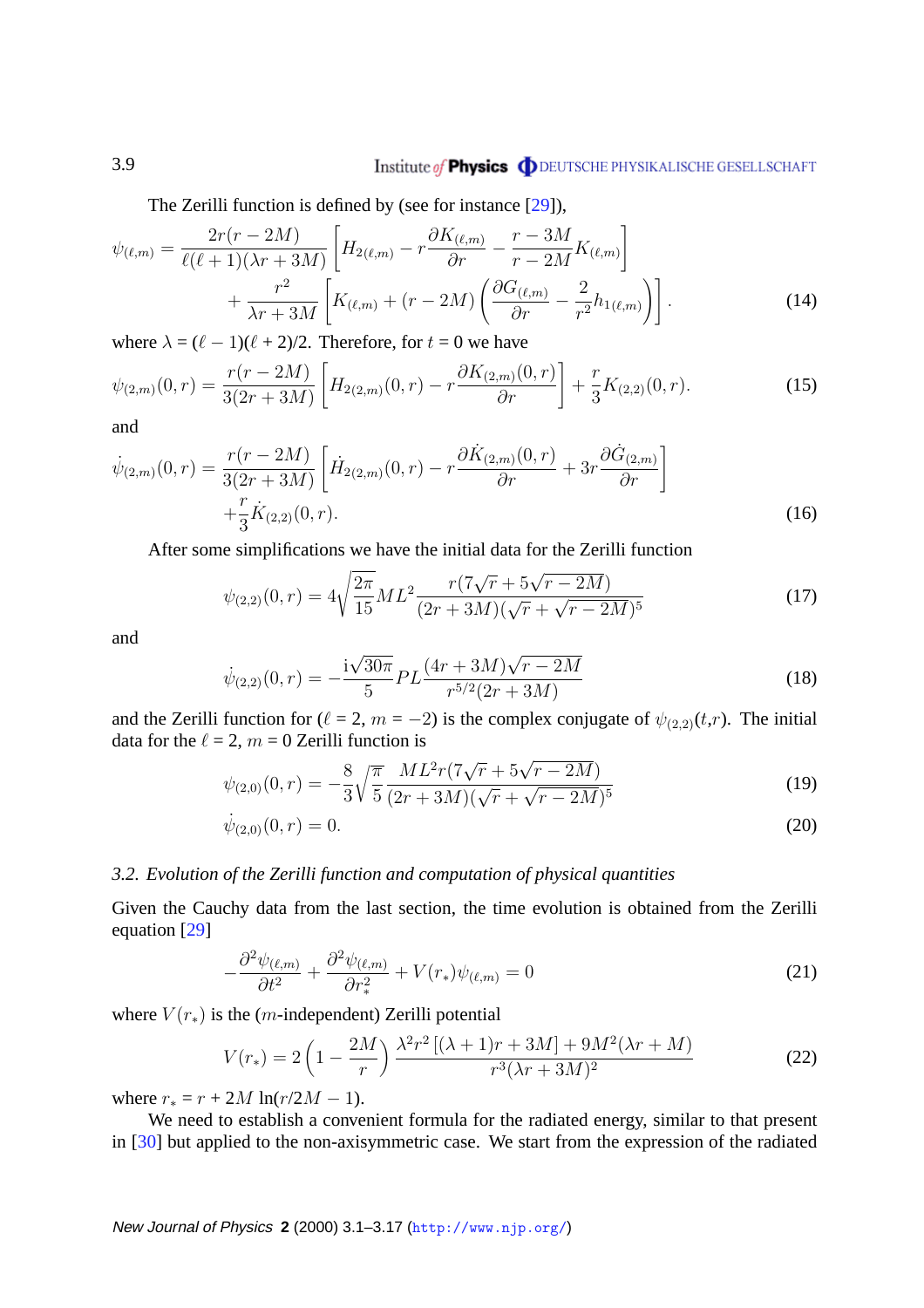energy computed via the Landau–Lifshitz pseudo-tensor following the notation and derivations of [[30\]](#page-18-0)

$$
\frac{\text{dPower}}{\text{d}\Omega} = \lim_{r \to \infty} \frac{1}{16\pi r^2} \left[ \left( \frac{\dot{h}_{\theta\phi}}{\sin \theta} \right)^2 + \frac{1}{4} \left( \dot{h}_{\theta\theta} - \frac{1}{\sin^2 \theta} \dot{h}_{\phi\phi} \right)^2 \right]
$$
(23)

and translating to the Regge–Wheeler notation and integrating on solid angles we get

Power = 
$$
\frac{3}{8\pi} \left[ \left| \dot{\psi}_{(2,0)} \right|^2 + 2 \left| \dot{\psi}_{(2,2)} \right|^2 \right]
$$
 (24)

and one can obtain the radiated energy integrating over time. The power naturally comes out in units of the mass of the background spacetime.

To compute the radiated angular momentum one could also start by considering the Landau– Lifshitz pseudo-tensor and construct and asymptotic expression for angular momentum flux. This approach was pursued in, for instance, [[31\]](#page-18-0) to compute expressions for the radiation of angular momentum in terms of multipoles. An alternative approach is to simply compute the change in the angular momentum of the spacetime, which we characterize to linear order in perturbation theory through the function

$$
r^{2} \operatorname{odd} h_{0,r}(r,t) - 2r \operatorname{odd} h_{0}(r,t)r^{2} - \operatorname{odd} h_{1,t}(r,t). \tag{25}
$$

This is a first-order gauge invariant if  $\text{odd } h_0$ , and  $\text{odd } h_1$  are first-order perturbations. Moreover, for  $\ell = 1$ ,  $m = 0$ , this gauge invariant is constant, equal to  $4\sqrt{3\pi}J$ , where J is the total angular momentum, if the perturbations are axially symmetric.

If we look at second-order perturbations we find

$$
\frac{\partial}{\partial t} \left[ r^2 \, \text{odd}_{h_{0},r} \left( r,t \right) - 2r \, \text{odd}_{h_0}(r,t) - r^2 \, \text{odd}_{h_{1},t} \left( r,t \right) \right] = \mathcal{S}_{\text{Jdot}} \tag{26}
$$

where  $S_{Jdot}$  is a 'source', quadratic in first-order perturbations.

Therefore the change in angular momentum due to radiation may be obtained by integrating  $S_{\text{Idot}}$  for all t (or from  $t = 0$  to  $t = \infty$ , it makes no difference), in the limit  $r \to \infty$ . After several simplifications and cancelling terms that result from integration by parts, we end up with

$$
\Delta J = \frac{3i}{4\pi} \lim_{r \to \infty} \int_0^\infty \left[ \psi_{(2,-2)}(r,t) \frac{\partial \psi_{(2,2)}(r,t)}{\partial t} - \psi_{(2,2)}(r,t) \frac{\partial \psi_{(2,-2)}(r,t)}{\partial t} \right] dt.
$$
 (27)

If we write

$$
\psi_{(2,2)}(r,t) = \text{Re}(\psi) + i\text{Im}(\psi) \tag{28}
$$

we have

$$
\psi_{(2,-2)}(r,t) = \text{Re}(\psi) - i\text{Im}(\psi) \tag{29}
$$

and we find

$$
\Delta J = \frac{3}{2\pi} \lim_{r \to \infty} \int_0^\infty \left[ \text{Im}(\psi) \frac{\partial \text{Re}(\psi)}{\partial t} - \text{Re}(\psi) \frac{\partial \text{Im}(\psi)}{\partial t} \right] dt. \tag{30}
$$

We have checked by explicit substitution that this form coincides with the results from the flux formulas of Thorne [\[31](#page-18-0)]. It reassures our confidence in the consistency of the Regge–Wheeler–Zerilli perturbative formalism to notice that the changes to second order are in accordance with the first-order flux.

New Journal of Physics **2** (2000) 3.1–3.17 (<http://www.njp.org/>)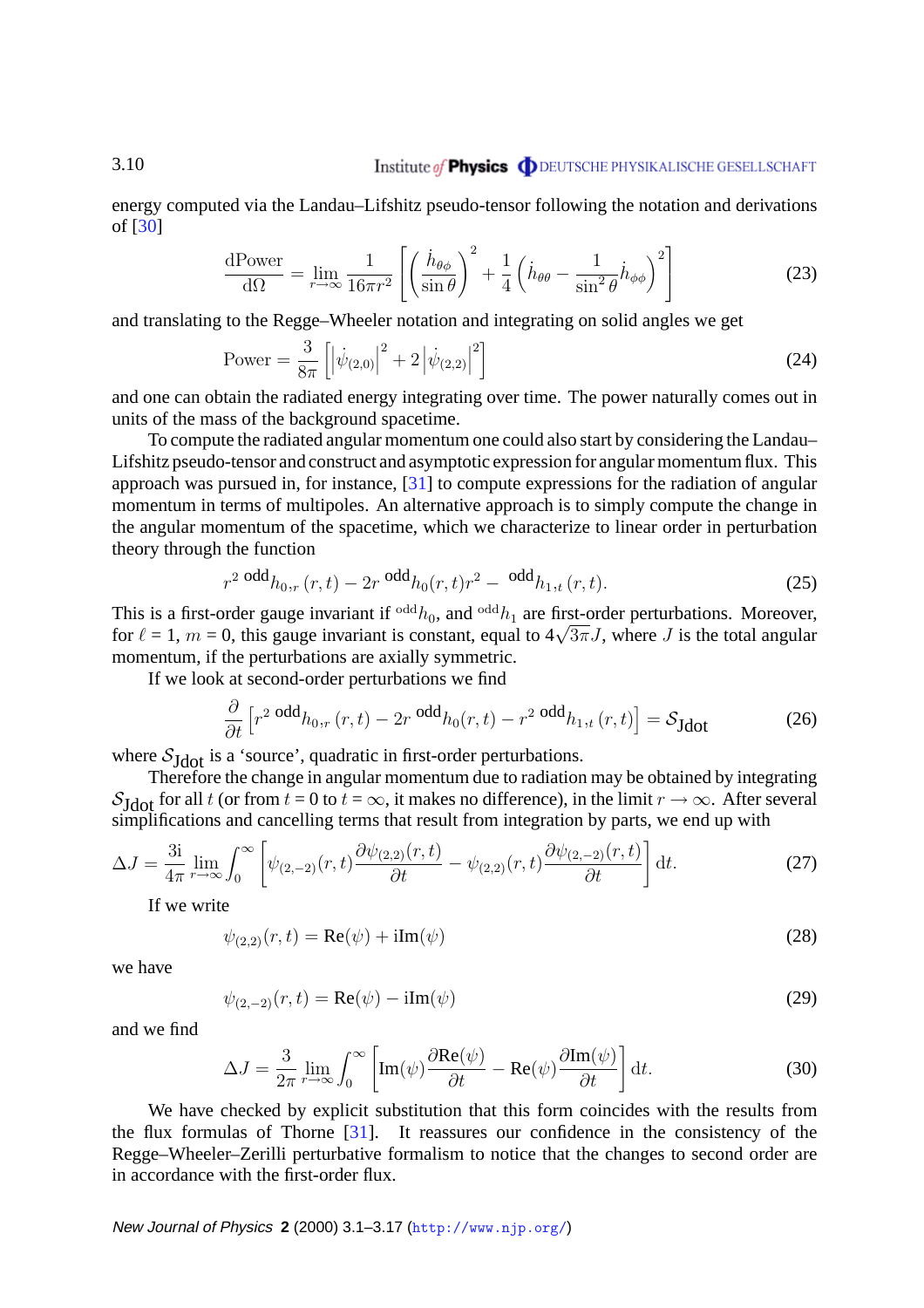#### **4. Evolution as a perturbation of a Kerr black hole**

To treat the problem as a perturbation of a Kerr black hole we need to set up initial data and evolve the Teukolsky equation. The formalism for setting up initial data in terms of Cauchy metric data was developed in [\[32](#page-18-0)]; we only give a brief sketch here and refer the reader to that paper for further details.

The relevant Weyl scalar for gravitational radiation is

$$
\psi_4 = -C_{\alpha\beta\gamma\delta}n^{\alpha}\overline{m}^{\beta}n^{\gamma}\overline{m}^{\delta} \tag{31}
$$

since it is directly related to outgoing gravitational waves. We can rewrite this as

$$
-\psi_4 = R_{ijkl} n^i \overline{m}^j n^k \overline{m}^l + 4R_{0jkl} n^{[0} \overline{m}^j] n^k \overline{m}^l + 4R_{0j0l} n^{[0} \overline{m}^j] n^{[0} \overline{m}^l \tag{32}
$$

which in turn can be written in terms of hypersurface quantities  $g_{ij}$  and  $K_{ij}$ . For the last term in this expression, we can use vacuum Einstein equations to eliminate terms that have time derivatives of  $K_{ij}$ . Also, we are interested merely in the first-order perturbations of this scalar. Putting all this together, the final result for the first-order expansion of the Weyl scalar is [[32](#page-18-0)]

$$
-\psi_4 = \left[R_{ijkl} + 2K_{i[k}K_{l]j}\right]_{(1)} n^i \overline{m}^j n^k \overline{m}^l - 4N_{(0)} \left[K_{j[k,l]} + \frac{p}{j[k]} K_{l]p}\right]_{(1)} n^{[0} \overline{m}^j] n^k \overline{m}^l
$$

$$
+ 4N_{(0)}^2 \left[R_{jl} - K_{jp}K_l^p + KK_{jl}\right]_{(1)} n^{[0} \overline{m}^j] n^{[0} \overline{m}^l]
$$
(33)

where  $N_{(0)} = (g_{\text{kerr}}^{tt})^{-1/2}$  is the zeroth-order lapse,  $n^i$ ,  $\overline{m}^j$  are two of the null vectors of the (zerothorder) tetrad, Latin indices run from 1 to 3, and the brackets are computed to only first-order (zeroth-order excluded).

This expression can be used to obtain the time derivative of the Weyl scalar too. We simply replace the first-order quantities above by their time derivatives, which can be obtained via the Einstein equations.

In our treatment, the extrinsic curvature and the metric from the last section shall be treated as a perturbation of the corresponding Kerr hypersurface quantities. Since we attempt calculations only to first order in  $PL$  (which we identify with  $Ma$ , where M is the mass of the background Kerr black hole and  $a$  its angular momentum parameter), the Kerr three-metric is (in this approximation) conformally flat. Hence we justify using the Bowen–York recipe for constructing initial data for the inspiral problem.

#### *4.1. Initial data for the Teukolsky function*

Using the methodology and expressions we just discussed, the initial data for the Teukolsky function,  $\Psi = \rho^{-4}\psi_4$ , where  $\rho = -1/(r - i a \cos\theta)$ , is, for the azimuthal modes,  $m = \pm 2$ 

$$
-\frac{\Psi}{\sqrt{2\pi}} = \left[\frac{3rM(2M-r)L^2}{32R^2(2R+M)} \pm i\frac{3}{8}Ma\left(1 - \frac{2M}{r}\right)^{3/2}\right](\cos\theta \pm 1)^2\tag{34}
$$

$$
-\frac{\dot{\Psi}}{\sqrt{2\pi}} = -\left[\frac{3(2M-r)M^2L^2}{16rR^2(2R+M)} \pm i\frac{3Ma}{16r^2}(2r-21M)\left(1-\frac{2M}{r}\right)^{3/2}\right](\cos\theta \pm 1)^2\tag{35}
$$

and for the azimuthal mode,  $m = 0$ 

$$
-\frac{\Psi}{\sqrt{2\pi}} = \frac{3rM(r - 2M)L^2}{16R^2(2R + M)}\sin^2\theta
$$
\n(36)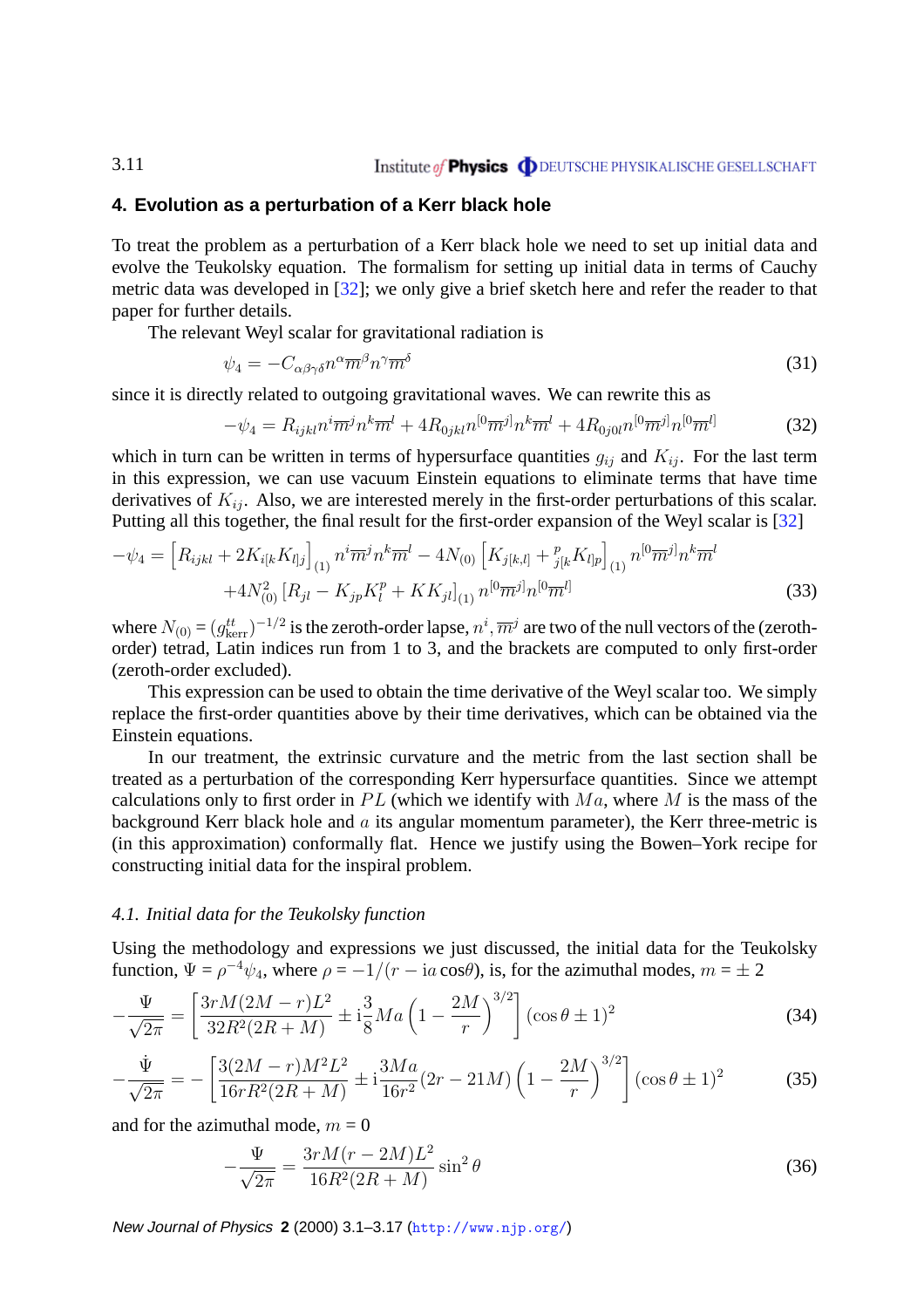$$
\dot{\Psi} = -\frac{2M}{r^2}\Psi.
$$
\n(37)

Here,  $R$  is the Schwarzschild isotropic radial coordinate.

#### *4.2. Evolution of the data using the Teukolsky equation*

Given the Cauchy data from the last section, the time evolution is obtained from the Teukolsky equation [\[12](#page-18-0)]

$$
\left\{ \left[ a^2 \sin^2 \theta - \frac{(r^2 + a^2)^2}{\Delta} \right] \partial_{tt} - \frac{4Mar}{\Delta} \partial_{t\varphi} + 4 \left[ r + i a \cos \theta - \frac{M(r^2 - a^2)}{\Delta} \right] \partial_t \right\}
$$

$$
+ \Delta^2 \partial_r \left( \Delta^{-1} \partial_r \right) + \frac{1}{\sin \theta} \partial_{\theta} \left( \sin \theta \partial_{\theta} \right) + \left[ \frac{1}{\sin^2 \theta} - \frac{a^2}{\Delta} \right] \partial_{\varphi \varphi}
$$

$$
-4 \left[ \frac{a(r - M)}{\Delta} + \frac{i \cos \theta}{\sin^2 \theta} \right] \partial_{\varphi} - \left( 4 \cot^2 \theta + 2 \right) \right\} \Psi = 0 \tag{38}
$$

where M is the mass of the black hole, a is its angular momentum per unit mass,  $\Sigma \equiv r^2 + a^2 \cos^2 \theta$ , and  $\Delta \equiv r^2 - 2Mr + a^2$ .

The radiated energy is given by [[33\]](#page-18-0)

$$
\frac{\mathrm{d}E}{\mathrm{d}t} = \lim_{r \to \infty} \left\{ \frac{1}{4\pi r^6} \int_{\Omega} d\Omega \left| \int_{-\infty}^{t} d\tilde{t} \Psi(\tilde{t}, r, \theta, \varphi) \right|^2 \right\} \qquad \mathrm{d}\Omega = \sin \theta \ \mathrm{d}\vartheta \ \mathrm{d}\varphi \tag{39}
$$

and the angular momentum carried away by the waves can be obtained from [\[33](#page-18-0)]

$$
\frac{\mathrm{d}J_z}{\mathrm{d}t} = -\lim_{r \to \infty} \left\{ \frac{1}{4\pi r^6} \mathrm{Re} \left[ \int_{\Omega} \mathrm{d}\Omega \left( \partial_{\varphi} \int_{-\infty}^t \mathrm{d}\tilde{t} \, \Psi(\tilde{t}, r, \theta, \varphi) \right) \right. \\ \times \left( \int_{-\infty}^t \mathrm{d}t' \int_{-\infty}^{t'} \mathrm{d}\tilde{t} \, \overline{\Psi}(\tilde{t}, r, \theta, \varphi) \right) \right] \bigg\} . \tag{40}
$$

#### **5. Results of the evolutions**

We have evolved the Zerilli and Teukolsky equations using codes that have already been tested in other situations [[28](#page-18-0), [34](#page-18-0)]. Figure [1](#page-14-0) shows the amplitude of the waves, depicting the '+' component of the polarization, defined in terms of the Zerilli function as

$$
h_{+} = \frac{1}{r^{2}} \left( h_{\theta\theta} - \frac{1}{\sin^{2}\theta} h_{\phi\phi} \right) = \frac{\sqrt{30}}{4\sqrt{\pi}r} \left( \sqrt{6}\psi_{(2,0)} + (2-\sin^{2}\theta) \left[ \psi_{(2,2)}e^{2i\phi} + \psi_{(2,-2)}e^{-2i\phi} \right] \right). (41)
$$

In figure [2](#page-14-0) we give a spatial visualization of the waves, by plotting the '*×*' polarization of the waves, defined as

$$
h_{\times} = \frac{1}{r^2} h_{\theta\phi} = \frac{i\sqrt{30}}{4r\sqrt{\pi}} \cos\theta \sin\theta \left(\psi_{(2,2)}e^{2i\phi} - \psi_{(2,-2)}e^{-2i\phi}\right). \tag{42}
$$

The figure suggests a rotation pattern, but as can be seen in the accompanying movie, the patterns shown just propagate outward.

Let us turn now to the evaluation of the radiated energies and angular momentum. Figure [3](#page-15-0) shows the radiated energy as a function of the initial angular momentum, for a fixed separation of

New Journal of Physics **2** (2000) 3.1–3.17 (<http://www.njp.org/>)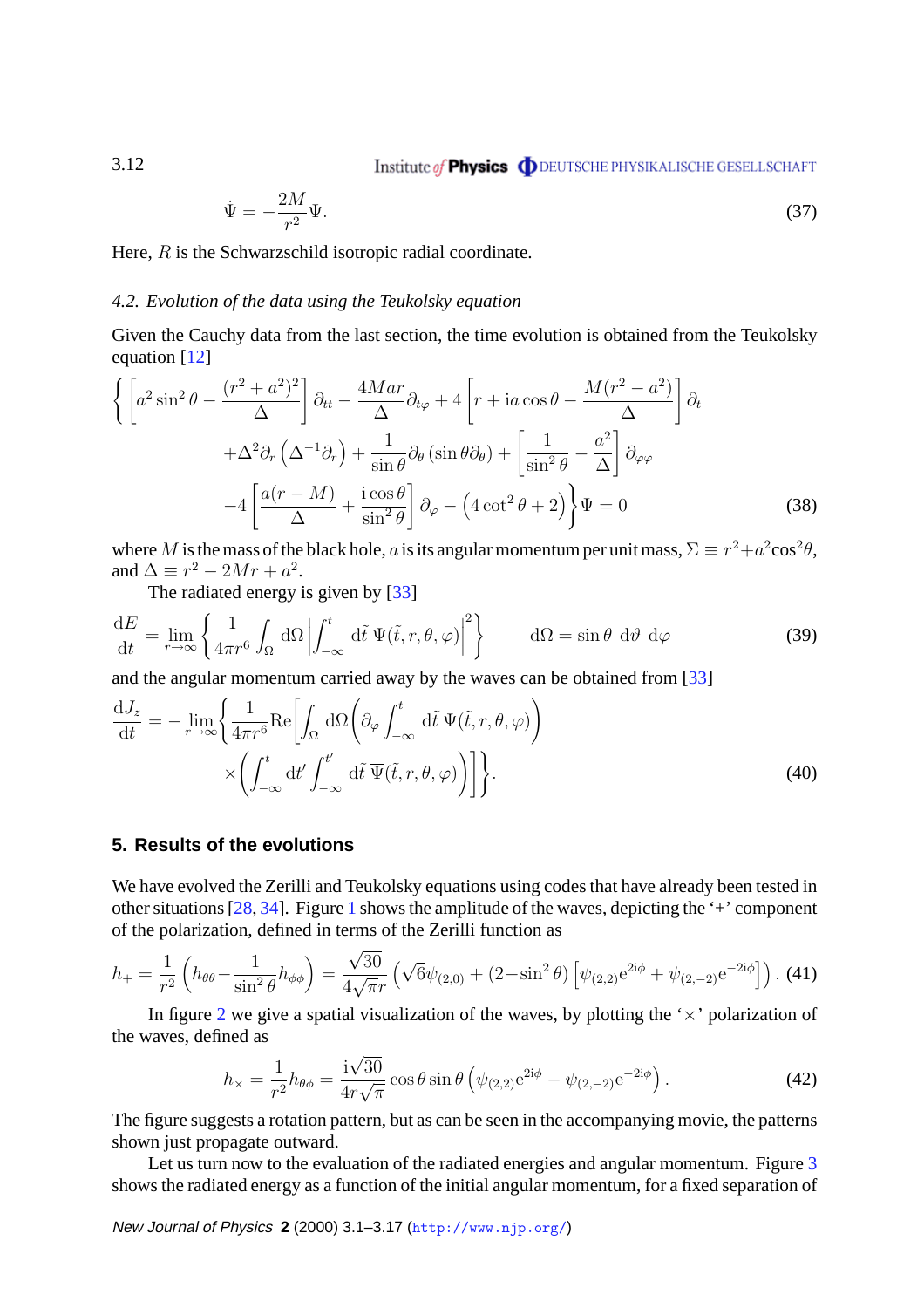<span id="page-14-0"></span>

**Figure 1.** The gravitational wave one obtains from the close limit non-headon collision of two black holes. Depicted is the 'strain amplitude' of the '+' polarization mode in the equatorial plane (assuming the collision has initial angular momentum aligned with the  $z$  axis). We chose to depict it in 'realistic' units assuming that the binary has a mass of  $10M_{\odot}$  and we are observing the wave at a distance of 100 Mpc. The angle of observation is  $\theta = \pi/2$ ,  $\phi = 0$ .



**Figure 2.** The quantity  $\left\{ \left( i\sqrt{30}/8\sqrt{\pi} \right) \left( \psi_{(2,2)}e^{2i\phi} - \psi_{(2,-2)}e^{-2i\phi} \right) \right\}$  represented spatially. For large values of r this is proportional to the  $\forall$  strain of the gravitational wave that a detector would measure (see equation (24)). The proportionality factor is 100 Mpc/ $r$ . The overall vertical scaling is the same as in the figure of the quasi-normal ringing if  $r = 100$  Mpc. In the attached movie one can see the time evolution leading to these pictures. The viewer should keep in mind that in order to visualize 'strain' a factor of 100 Mpc/r should be included, and the strain is only a well defined concept in the far zone where the metric is approximately flat. In the movies we have included this  $1/r$  factor to help visualize the strain; the waves' amplitudes therefore decrease as they move outwards. The plot is for a given fixed colatitude  $\theta = \pi/4$ , as a function of x, y. The left-hand picture [\(movie 1](http://www.iop.org/EJ/redirect/S/mmedia/1367-2630/2/1/303/side.avi)) is a side view and the right-hand picture [\(movie 2](http://www.iop.org/EJ/redirect/S/mmedia/1367-2630/2/1/303/top.avi)) is a top view. The picture corresponds to a snapshot at  $t = 80M$ . The spatial scale is  $\pm 100M$  in each direction. The vertical scale is the same as in figure 1.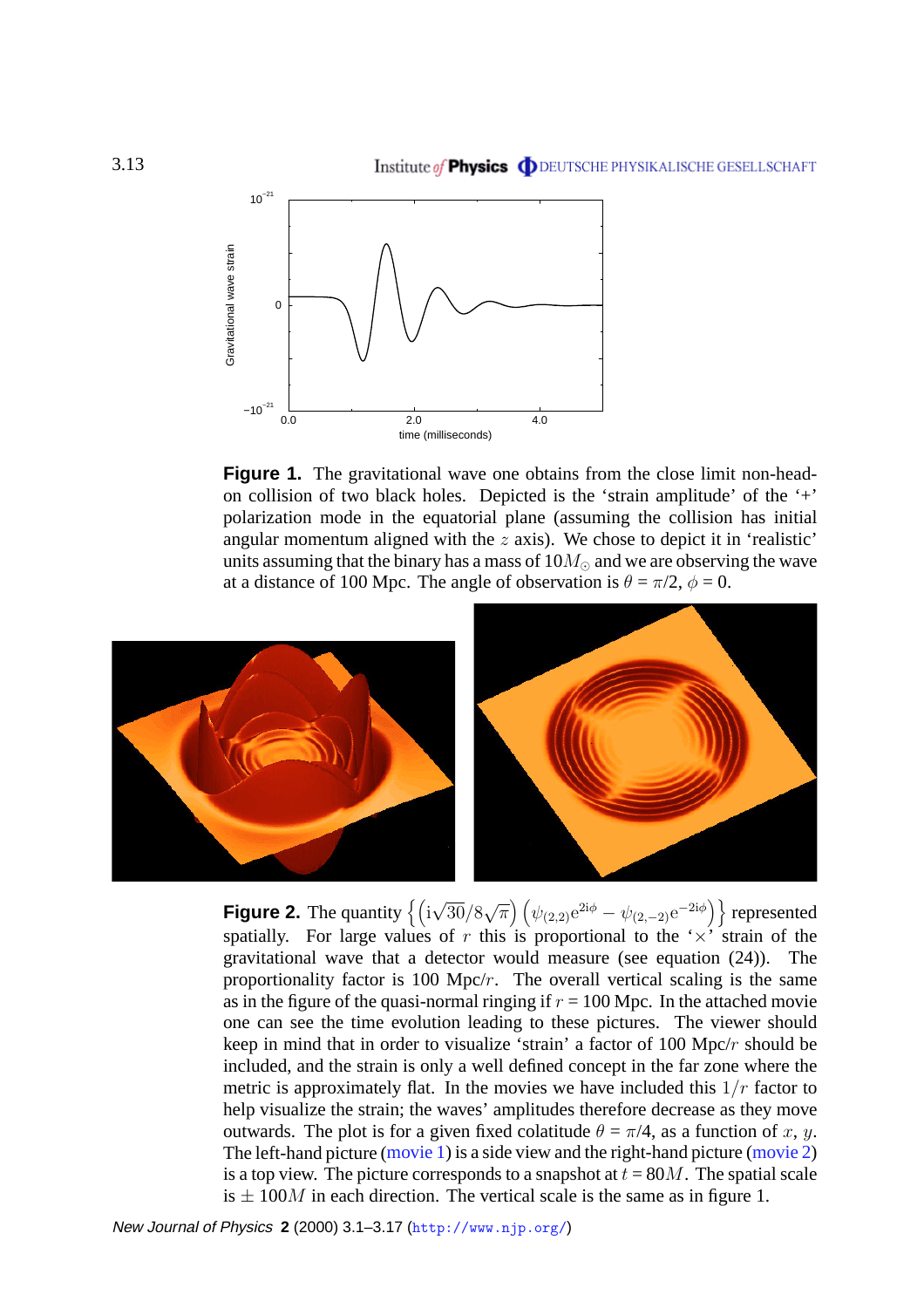<span id="page-15-0"></span>

**Figure 3.** The radiated energy in a non-head-on collision of two non-spinning black holes as a function of the total initial angular momentum, for a fixed separation of 3.64 radii (see text for details). We depict the results of treating the problem as a perturbation of a non-rotating hole (Z) and a rotating hole (T). The agreement of both curves up to angular momenta of  $a = 0.4 - 0.5$  gives confidence in the linear perturbative results. The 'real data' very likely lies in a curve below the Zerilli (Z) curve, which allows us to roughly extrapolate the results to the extremal  $a = 1$  case, where we see that still less than 1% of the mass of the system is radiated in the close limit.

the holes. The figure compares the Regge–Wheeler–Zerilli (Z) and Teukolsky (T) calculations. As expected, they differ for large values of the angular momentum, since the Teukolsky calculation contains terms of higher order than linear in the angular momentum. As we explained before, one is not keeping consistently these higher-order terms so one cannot argue that the Teukolsky result is 'better'. A conservative view that can be taken should be that both results disagree when higher-order terms start to be important, and this gives us a rough measure of the error in the Zerilli calculation. We therefore conclude that for the separation in question, one should not trust first-order perturbation theory beyond  $a = 0.5$ . One should stress that this view can be somewhat over-conservative, our experience with explicit second-order calculations for the head-on collisions [[29,](#page-18-0) [35,](#page-18-0) [36\]](#page-18-0) shows that one should include *all* second-order terms to have a consistent formulation and a reliable set of 'error bars'. This is not accomplished by the first-order Teukolsky formalism in this context. In this respect, second-order Teukolsky results for this problem will be quite welcome [[33\]](#page-18-0). The second-order Zerilli calculations appear to be quite prohibitive in their complexity.

The separation of the holes quoted in figure 3 requires some explanation. The simulations start with the construction of the initial data by the Bowen–York procedure we described in section [2.1.](#page-6-0) As discussed there, the construction starts with the introduction of a fiducial conformal space.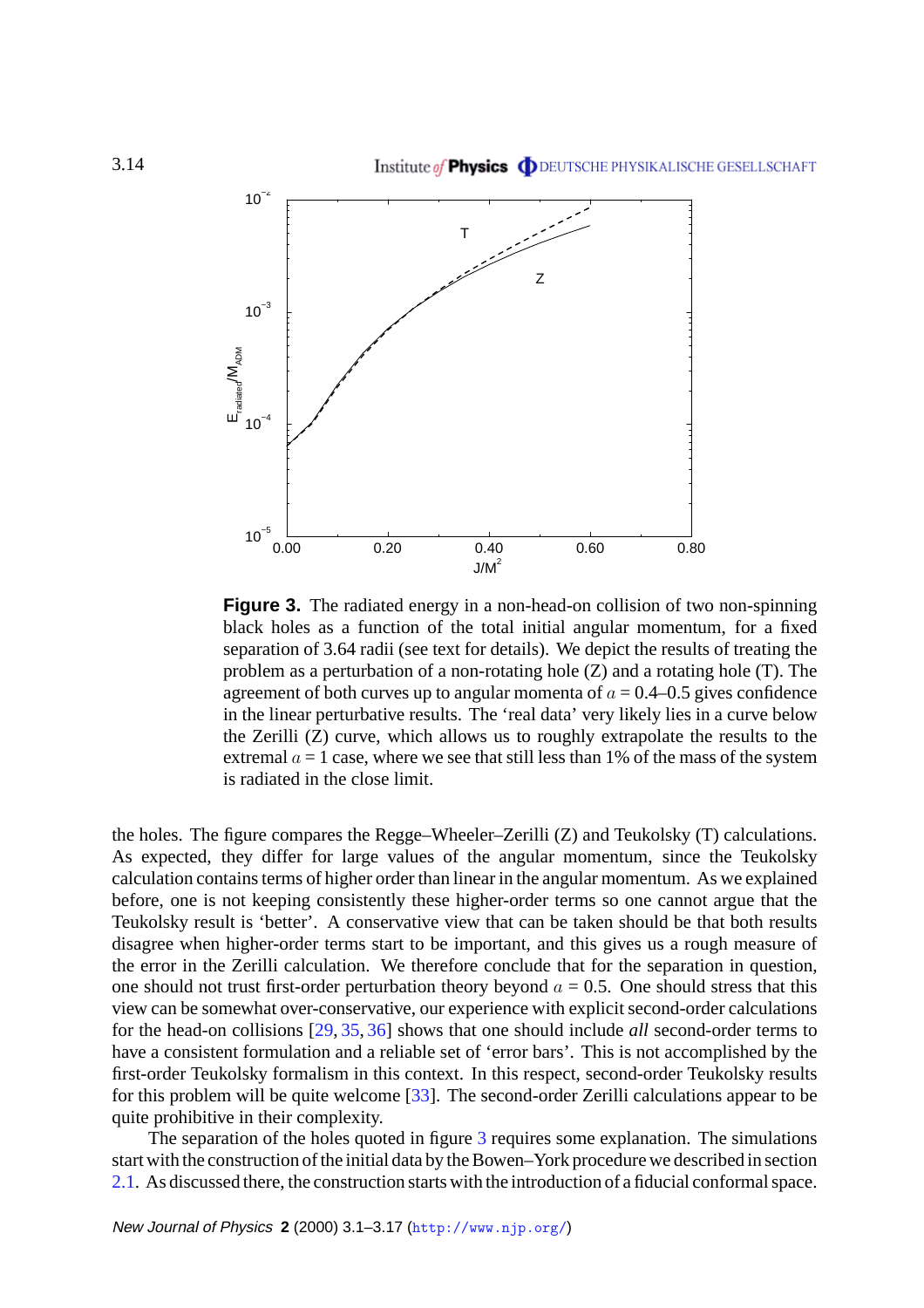<span id="page-16-0"></span>

**Figure 4.** Radiation of angular momentum. As can be seen, the Regge–Wheeler– Zerilli (Z) calculation of perturbations of a non-rotating hole disagrees with the Teukolsky (T) rotating black hole calculation. The radiated angular momentum is a more delicate quantity to compute than the energy, and it appears that the potentially inconsistent higher-order terms included in the rotating perturbation approach change its value significantly. Overall, we see the radiation is small. The Regge–Wheeler–Zerilli curve predicts less than 0.1% of the total angular momentum will be radiated, even in the extreme rotating case.

In such a space the separation is  $0.91M$ , where M is the ADM mass of the spacetime. The radius of each hole (if they were non-moving, the momentum slightly changes the shape of the horizon and the radius [[25\]](#page-18-0)) is approximately  $M/4$ , from which one obtains the separation of 3.64 $M$ quoted in the caption. To translate to more commonly used terms, one could convert the number to the  $\mu_0$  parameter in the Misner solution, which for our case is  $\mu_0 = 1.5$ . Finally, another commonly used measure of the separation is the length of the geodesic threading the throat in the Misner geometry. In terms of such a parameter, it is equivalent to 2.75 times the ADM mass of the spacetime or approximately 5.5 times the mass of each individual hole.

A remarkable aspect of figure [3](#page-15-0) is that linear perturbation theory has a tendency to *overestimate* the radiated energies for large values of the perturbative parameter, at least from our experience with head-on collisions of non-boosted [[18\]](#page-18-0), boosted [[28\]](#page-18-0) and some preliminary unpublished results we have for spinning holes. This would suggest that, if the same behaviour takes place for the inspiralling collisions, 'reality' should lie below the curve corresponding to the Regge–Wheeler–Zerilli formalism (Z). This would indicate that the estimation obtained using the Teukolsky formalism is actually*worse* for the particular kind of collision under consideration. This is what we were alluding to when we warned in the introduction that it was not obvious that representing the spacetime as a perturbation of a non-rotating hole was a worse choice than of that of a Kerr hole.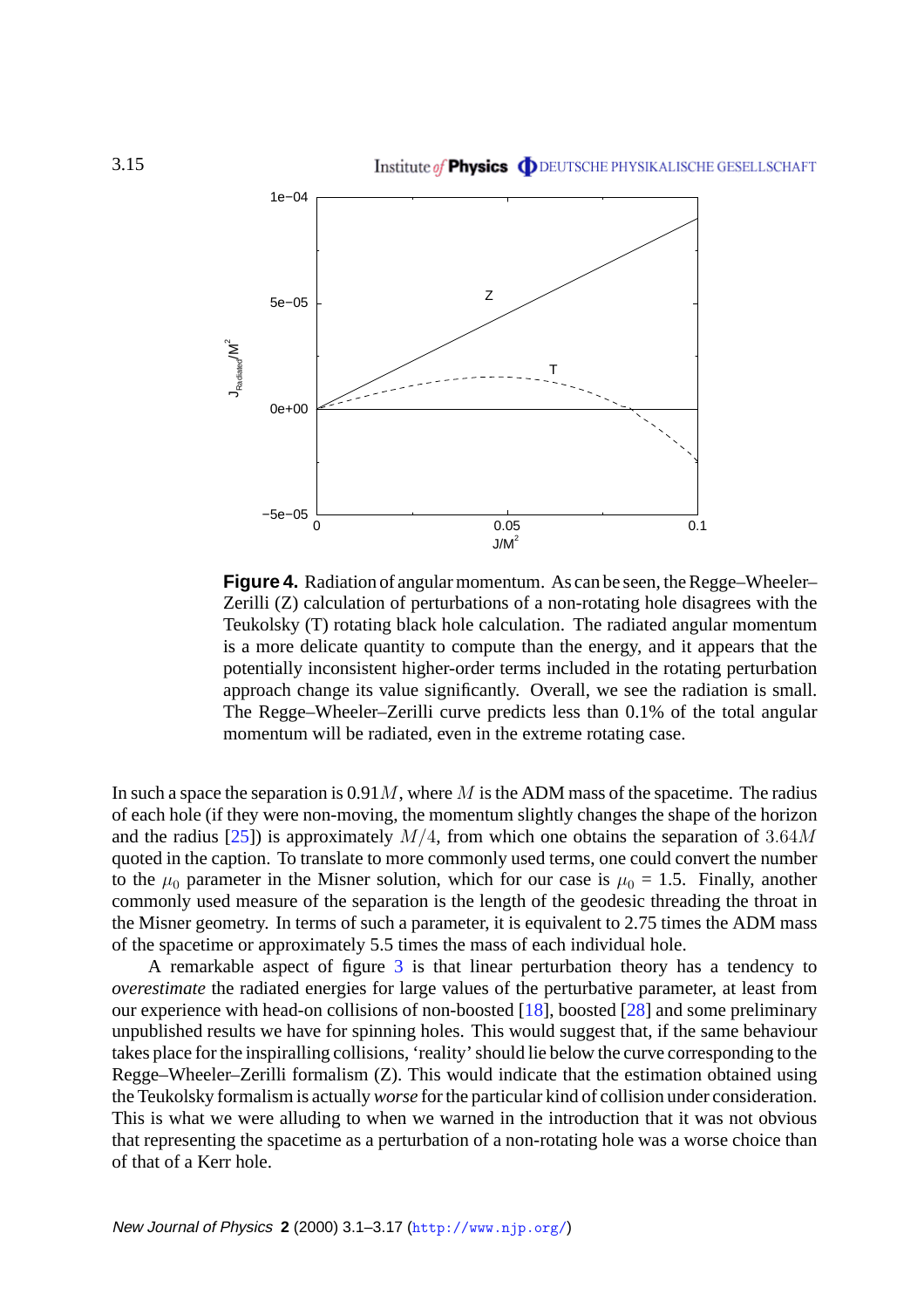3.16

#### Institute of Physics **ODEUTSCHE PHYSIKALISCHE GESELLSCHAFT**

We now turn to the evaluation of the radiated angular momentum. This is depicted in figure [4](#page-16-0). The two curves shown in figure [4](#page-16-0) disagree significantly. They do not even agree for very small values of the angular momentum. We have checked that there is no numerical error: if in the Teukolsky evolution one keeps the initial data intact but 'turns off' the  $a$ -dependent terms in the evolution equation, the RWZ straight line is reproduced. It should be noticed that the radiated angular momentum is a qualitatively different quantity to the energy in terms of its computation. The energy is roughly obtained by squaring and integrating the waveforms. The angular momentum depends on subtle phase differences. It is much easier to disturb the calculation of the radiated angular momentum than it is for the radiated energy. This, in particular, illustrates the potential difficulty of estimating this kind of quantity in full numerical simulations, where phase lags in the waveforms due to grid stretching and other problems are well known. In our approach, it appears that the potentially inconsistent higher-order terms in the angular momentum we introduce when considering a rotating background are causing problems in the computation of radiated angular momentum. If one wishes to be ultra-conservative, one could simply conclude that both calculations only predict the correct result for zero angular momentum. Otherwise, one could conclude that for this family of initial data, the Teukolsky approach really only works for non-rotating black holes, something suggested by the fact that the background spacetime is only recovered in the close limit with vanishing angular momentum. At the moment, we can only say that the accurate computation of the radiated angular momentum for this problem is an open problem. It is likely that the RWZ estimate is correct, but we do not have 'error bars' (even rough ones) to validate this prediction.

#### **6. Conclusions**

We have used the 'close limit' to estimate the radiation in the collision at the end of the inspiral of two equal mass non-rotating black holes. The assumptions and restrictions were: (i) only the 'ringdown' radiation was computed; (ii) we assumed that a simple initial data set gave an adequate representation of appropriate astrophysical conditions; (iii) we assumed that the final hole is not near the extreme Kerr limit; (iv) we used close limit estimates of the evolution. Our main conclusion is that the energy radiated in ringdown is probably not more than 1% of the total mass of the system, and the angular momentum radiated is not more than 0.1% of the initial angular momentum. The most serious uncertainty in this result is the possibility that the radiation from the early merger stage of coalescence is very much larger than the ringdown radiation. With our 1% $\dot{Mc}^2$  estimate, collisions of black holes of 100 $M_{\odot}$  would be detectable with a signal-to-noise ratio of six out to distances on the order of 200 Mpc by the initial LIGO configuration and to distances of 4 Gpc with the advanced LIGO detector.

### **Acknowledgments**

We wish to thank the two anonymous referees for many constructive criticisms on the initial submitted version of the paper. This work was supported in part by grants NSF-INT-9512894, NSF-PHY-9357219, NSF-PHY-9423950, NSF-PHY-9734871, NSF-PHY-9800973, NSF-PHY-9407194, and by funds from the Universities of Córdoba, Utah, and Penn State. We also acknowledge the support of CONICET and CONICOR, Argentina. JP acknowledges support from the the John S Guggenheim foundation and hospitality from ITP, University of California at Santa Barbara, during completion of the manuscript. RJG is a member of CONICET.